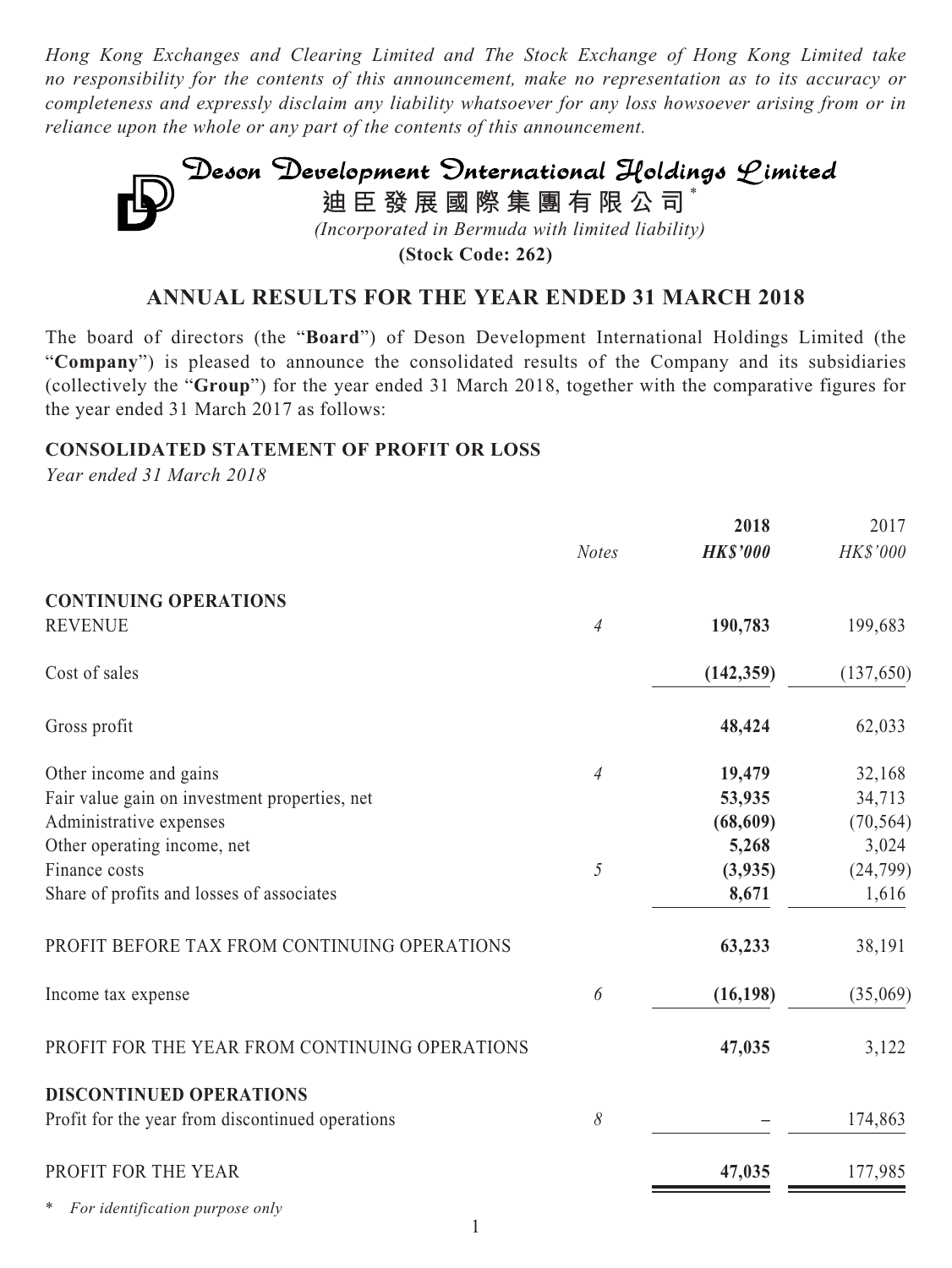# **CONSOLIDATED STATEMENT OF PROFIT OR LOSS (continued)**

*Year ended 31 March 2018*

|             | 2018            | 2017            |
|-------------|-----------------|-----------------|
| <b>Note</b> | <b>HK\$'000</b> | HK\$'000        |
|             |                 |                 |
|             | 47,776          | 144,934         |
|             | (741)           | 33,051          |
|             | 47,035          | 177,985         |
|             |                 |                 |
| 9           |                 |                 |
|             |                 |                 |
|             | HK4.89 cents    | $HK14.82$ cents |
|             | HK4.89 cents    | $HK0.34$ cent   |
|             |                 |                 |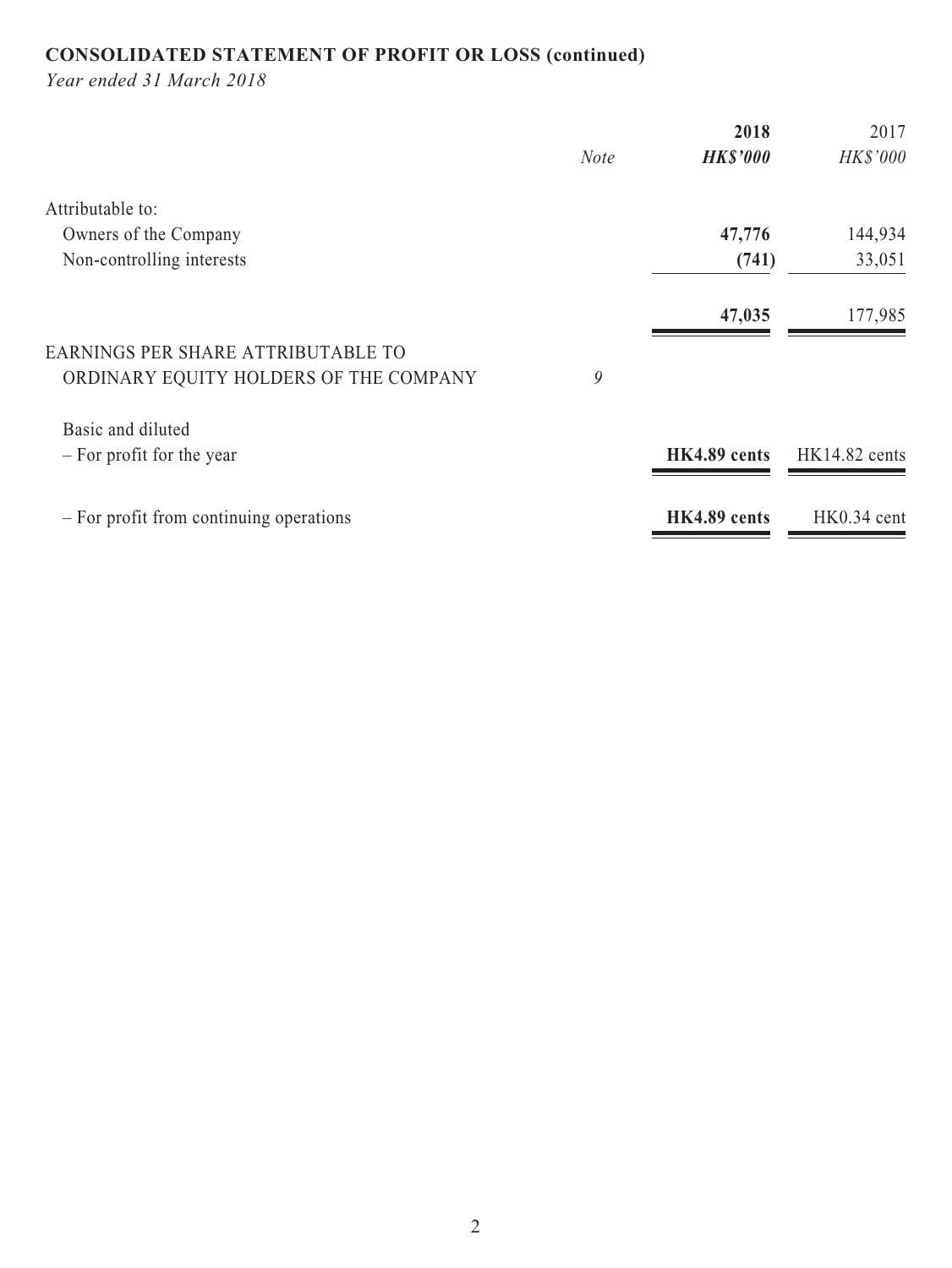# **CONSOLIDATED STATEMENT OF COMPREHENSIVE INCOME**

*Year ended 31 March 2018*

| <b>HK\$'000</b><br>PROFIT FOR THE YEAR<br>47,035<br>OTHER COMPREHENSIVE INCOME/(LOSS)<br>Other comprehensive income/(loss) to be reclassified<br>to profit or loss in subsequent periods: | HK\$'000<br>177,985<br>(67, 145) |
|-------------------------------------------------------------------------------------------------------------------------------------------------------------------------------------------|----------------------------------|
|                                                                                                                                                                                           |                                  |
|                                                                                                                                                                                           |                                  |
|                                                                                                                                                                                           |                                  |
|                                                                                                                                                                                           |                                  |
|                                                                                                                                                                                           |                                  |
| Exchange differences:                                                                                                                                                                     |                                  |
| Exchange differences on translation of foreign operations<br>135,802                                                                                                                      |                                  |
| Reclassification adjustment for a foreign operation                                                                                                                                       |                                  |
| disposed of during the year<br>3,281                                                                                                                                                      |                                  |
| Share of other comprehensive income/(loss) of associates<br>850                                                                                                                           | (2,801)                          |
| Net other comprehensive income/(loss) to be reclassified to                                                                                                                               |                                  |
| profit or loss in subsequent periods<br>139,933                                                                                                                                           | (69, 946)                        |
| Other comprehensive income not to be reclassified to                                                                                                                                      |                                  |
| profit or loss in subsequent periods:                                                                                                                                                     |                                  |
| Surplus on revaluation of leasehold land and buildings<br>13,152                                                                                                                          | 25,034                           |
| Income tax effect<br>(2,610)                                                                                                                                                              | (4,630)                          |
| Share of other comprehensive income of associates<br>419                                                                                                                                  |                                  |
| Net other comprehensive income not to be reclassified                                                                                                                                     |                                  |
| to profit or loss in subsequent periods<br>10,961                                                                                                                                         | 20,404                           |
| OTHER COMPREHENSIVE INCOME/(LOSS) FOR                                                                                                                                                     |                                  |
| 150,894<br>THE YEAR, NET OF TAX                                                                                                                                                           | (49, 542)                        |
| TOTAL COMPREHENSIVE INCOME FOR THE YEAR<br>197,929                                                                                                                                        | 128,443                          |
|                                                                                                                                                                                           |                                  |
| Attributable to:                                                                                                                                                                          |                                  |
| Owners of the Company<br>198,658                                                                                                                                                          | 96,025                           |
| Non-controlling interests<br>(729)                                                                                                                                                        | 32,418                           |
| 197,929                                                                                                                                                                                   | 128,443                          |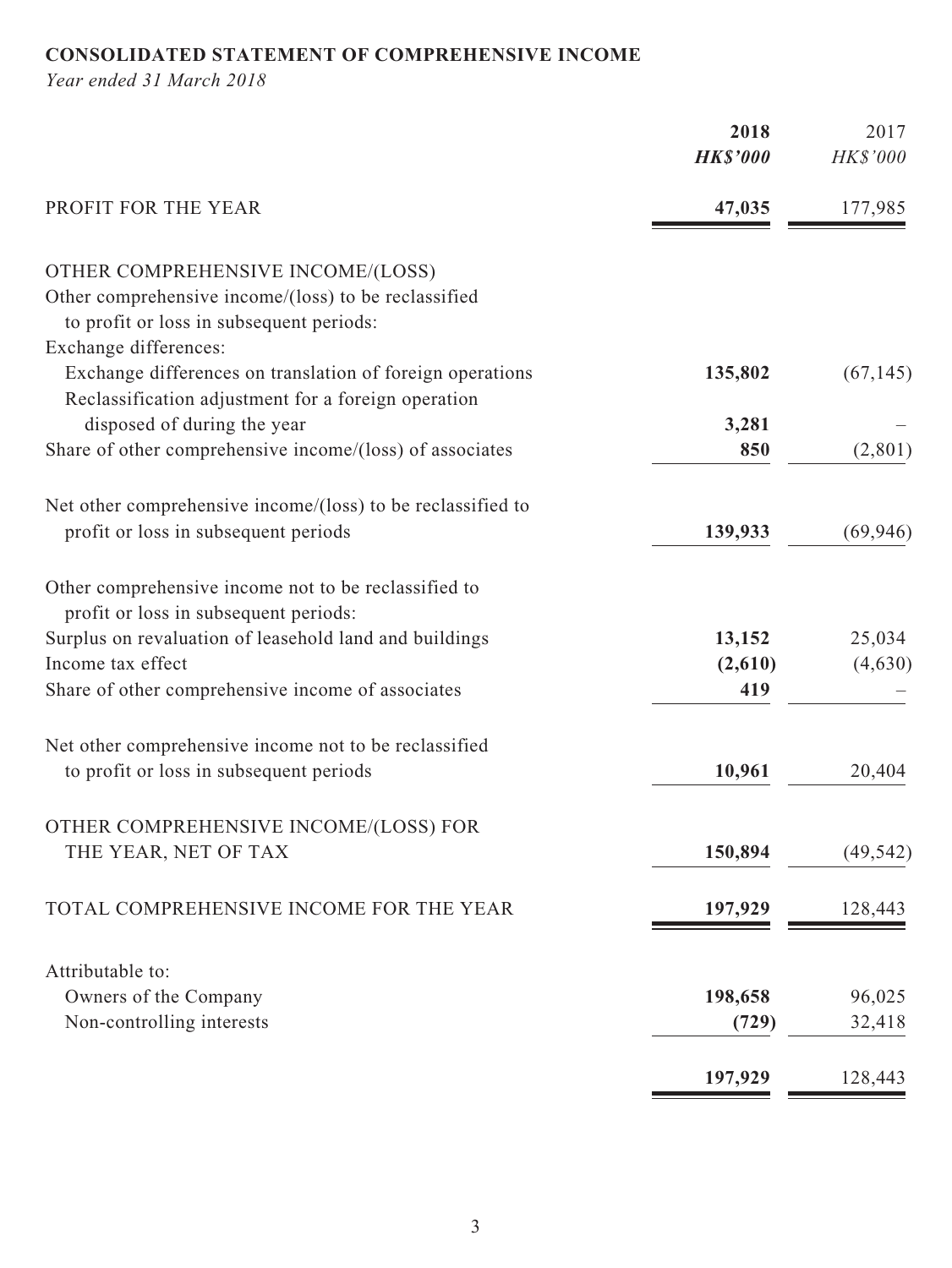# **CONSOLIDATED STATEMENT OF FINANCIAL POSITION**

*31 March 2018*

|                                                            |              | 2018            | 2017      |
|------------------------------------------------------------|--------------|-----------------|-----------|
|                                                            | <b>Notes</b> | <b>HK\$'000</b> | HK\$'000  |
| NON-CURRENT ASSETS                                         |              |                 |           |
| Property, plant and equipment                              |              | 226,736         | 217,258   |
| Investment properties                                      |              | 1,031,125       | 887,841   |
| Investments in associates                                  |              | 118,352         | 98,260    |
| Available-for-sale investments                             |              | 21,641          | 21,641    |
| Total non-current assets                                   |              | 1,397,854       | 1,225,000 |
| <b>CURRENT ASSETS</b>                                      |              |                 |           |
| Due from associates                                        |              | 576             | 356       |
| Due from related companies                                 |              | 3,479           | 2,637     |
| Properties held for sale under development                 |              |                 |           |
| and properties held for sale                               |              | 1,130,094       | 1,075,972 |
| Inventories                                                |              | 8,195           | 8,444     |
| Accounts receivable                                        | 10           | 34,300          | 34,586    |
| Prepayments, deposits and other receivables                |              | 30,938          | 35,445    |
| Equity investment at fair value through profit or loss     |              | 4,510           | 4,329     |
| Pledged deposits                                           |              | 126,000         | 182,900   |
| Cash and cash equivalents                                  |              | 68,259          | 67,073    |
|                                                            |              | 1,406,351       | 1,411,742 |
| Assets of a disposal group classified as held for sale     | 13           |                 | 146,316   |
| Total current assets                                       |              | 1,406,351       | 1,558,058 |
| <b>CURRENT LIABILITIES</b>                                 |              |                 |           |
| Accounts payable                                           | 11           | 12,253          | 9,149     |
| Other payables and accruals                                |              | 318,778         | 254,471   |
| Due to associates                                          |              | 5,258           | 5,549     |
| Tax payable                                                |              | 36,359          | 51,075    |
| Interest-bearing bank and other borrowings                 |              | 271,721         | 512,978   |
|                                                            |              | 644,369         | 833,222   |
| Liabilities directly associated with the assets classified |              |                 |           |
| as held for sale                                           | 13           |                 | 68,721    |
| Total current liabilities                                  |              | 644,369         | 901,943   |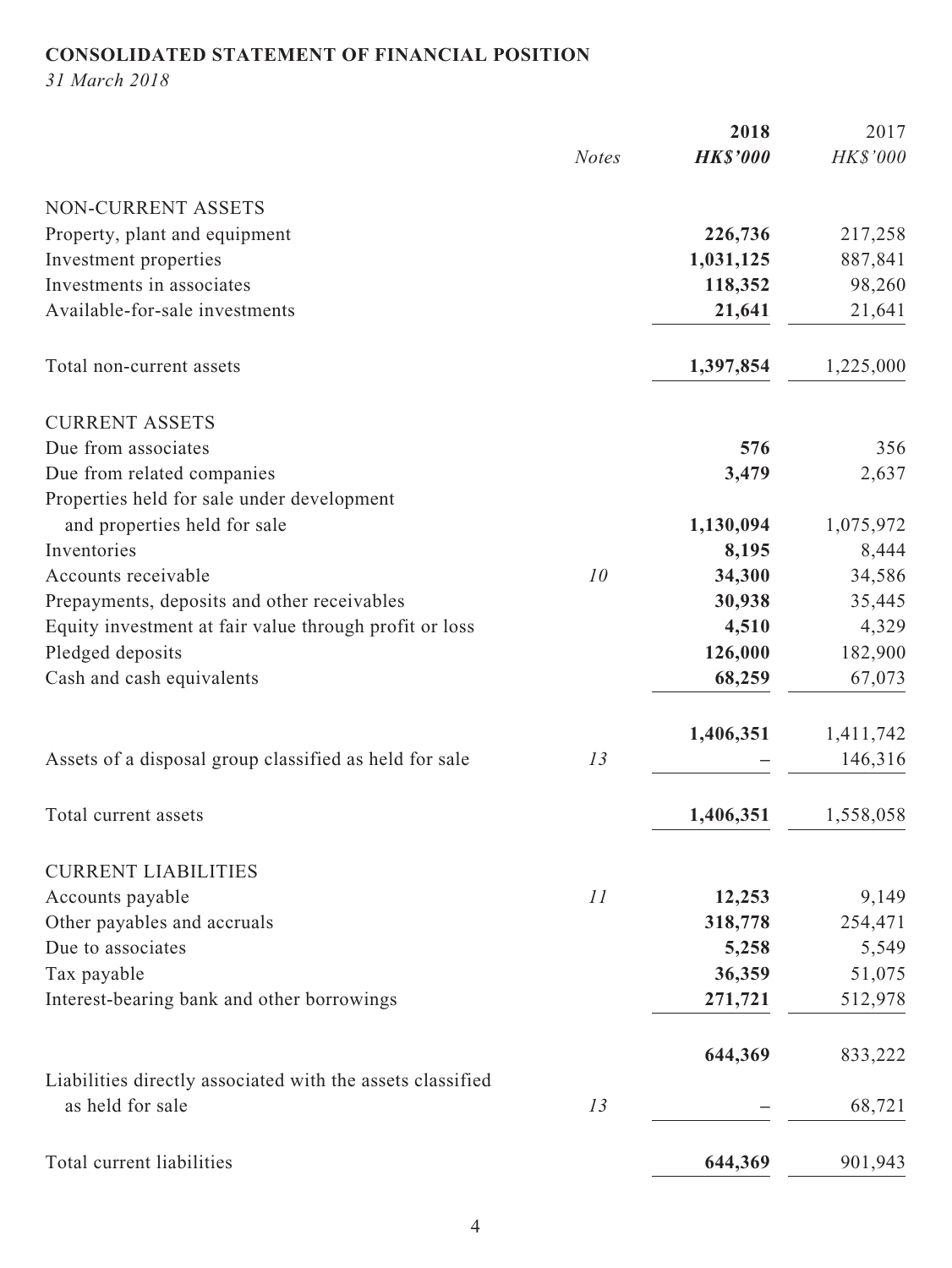# **CONSOLIDATED STATEMENT OF FINANCIAL POSITION (continued)**

*31 March 2018*

|                                              |             | 2018            | 2017      |
|----------------------------------------------|-------------|-----------------|-----------|
|                                              | <b>Note</b> | <b>HK\$'000</b> | HK\$'000  |
| NET CURRENT ASSETS                           |             | 761,982         | 656,115   |
| TOTAL ASSETS LESS CURRENT LIABILITIES        |             | 2,159,836       | 1,881,115 |
| NON-CURRENT LIABILITIES                      |             |                 |           |
| Interest-bearing bank and other borrowings   |             | 340,241         | 277,415   |
| Deferred tax liabilities                     |             | 169,791         | 146,987   |
| Total non-current liabilities                |             | 510,032         | 424,402   |
| Net assets                                   |             | 1,649,804       | 1,456,713 |
| <b>EQUITY</b>                                |             |                 |           |
| Equity attributable to owners of the Company |             |                 |           |
| Issued capital                               | 12          | 97,788          | 97,788    |
| Reserves                                     |             | 1,552,625       | 1,358,805 |
|                                              |             | 1,650,413       | 1,456,593 |
| Non-controlling interests                    |             | (609)           | 120       |
| Total equity                                 |             | 1,649,804       | 1,456,713 |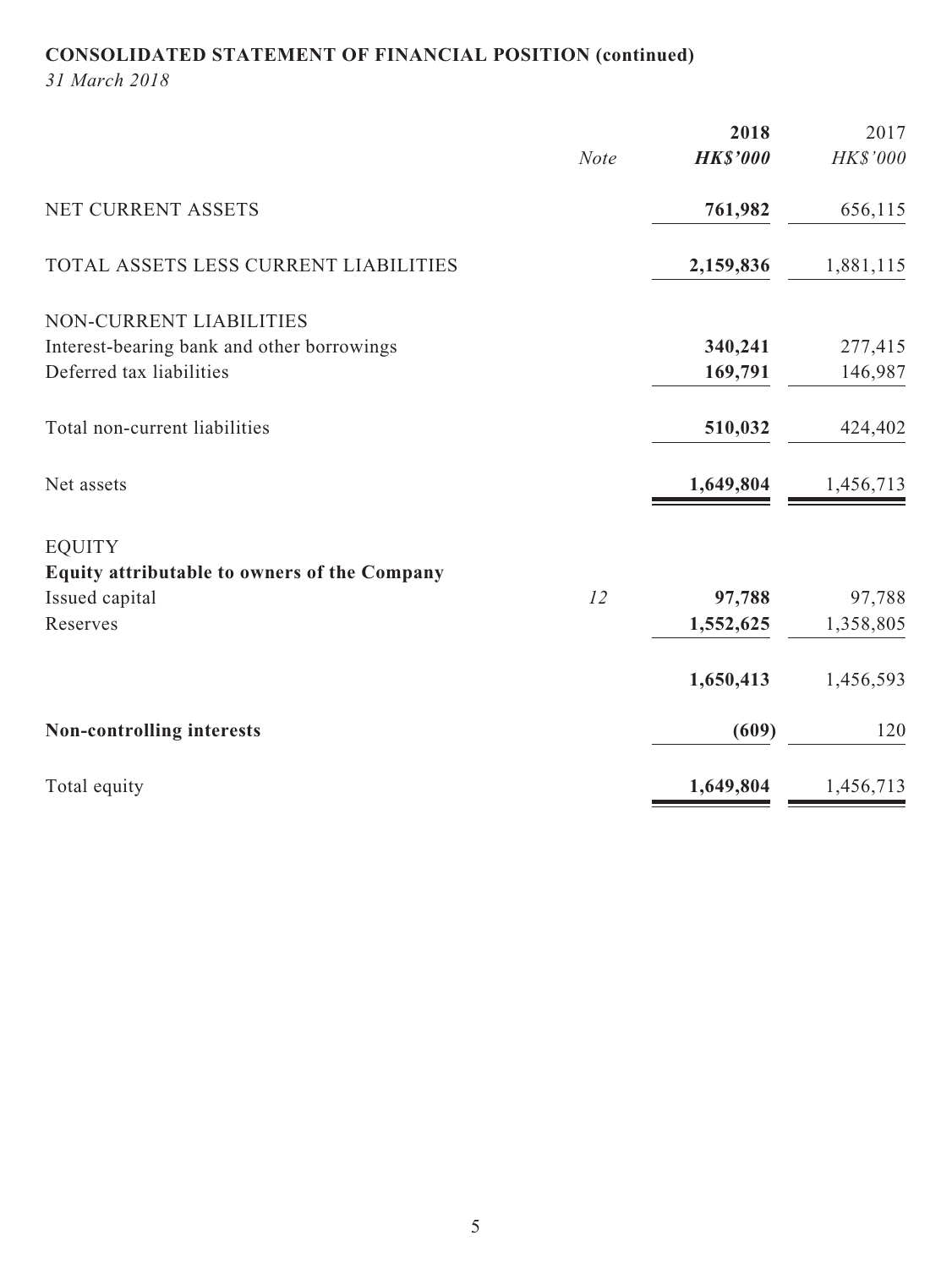### **NOTES TO FINANCIAL STATEMENTS**

*31 March 2018*

#### **1. CORPORATE AND GROUP INFORMATION**

Deson Development International Holdings Limited (the "**Company**") is a limited liability company incorporated in Bermuda. The principal place of business of the Company is located at 11th Floor, Nanyang Plaza, 57 Hung To Road, Kwun Tong, Kowloon, Hong Kong.

During the year, the Group was involved in the following activities:

- property development and investment; and
- trading of medical equipment and home security and automation products, and provision of related installation and maintenance services as well as trading of various granite and marble products, stone slabs and products for construction market.

#### **2.1 BASIS OF PREPARATION**

These financial statements have been prepared in accordance with Hong Kong Financial Reporting Standards ("**HKFRSs**") (which include all Hong Kong Financial Reporting Standards, Hong Kong Accounting Standards ("**HKASs**") and Interpretations) issued by the Hong Kong Institute of Certified Public Accountants ("**HKICPA**"), accounting principles generally accepted in Hong Kong and the disclosure requirements of the Hong Kong Companies Ordinance. They have been prepared under the historical cost convention, except for leasehold land and buildings classified as property, plant and equipment, investment properties and an equity investment at fair value through profit or loss which have been measured at fair value. In the prior year, a disposal group held for sale was stated at the lower of their carrying amounts and fair values less costs to sell as further explained in note 13. These financial statements are presented in Hong Kong dollars ("**HK\$**") and all values are rounded to the nearest thousand (HK\$'000) except when otherwise indicated.

#### **Basis of consolidation**

The consolidated financial statements include the financial statements of the Company and its subsidiaries (collectively referred to as the "**Group**") for the year ended 31 March 2018. A subsidiary is an entity (including a structured entity), directly or indirectly, controlled by the Company. Control is achieved when the Group is exposed, or has rights, to variable returns from its involvement with the investee and has the ability to affect those returns through its power over the investee (i.e., existing rights that give the Group the current ability to direct the relevant activities of the investee).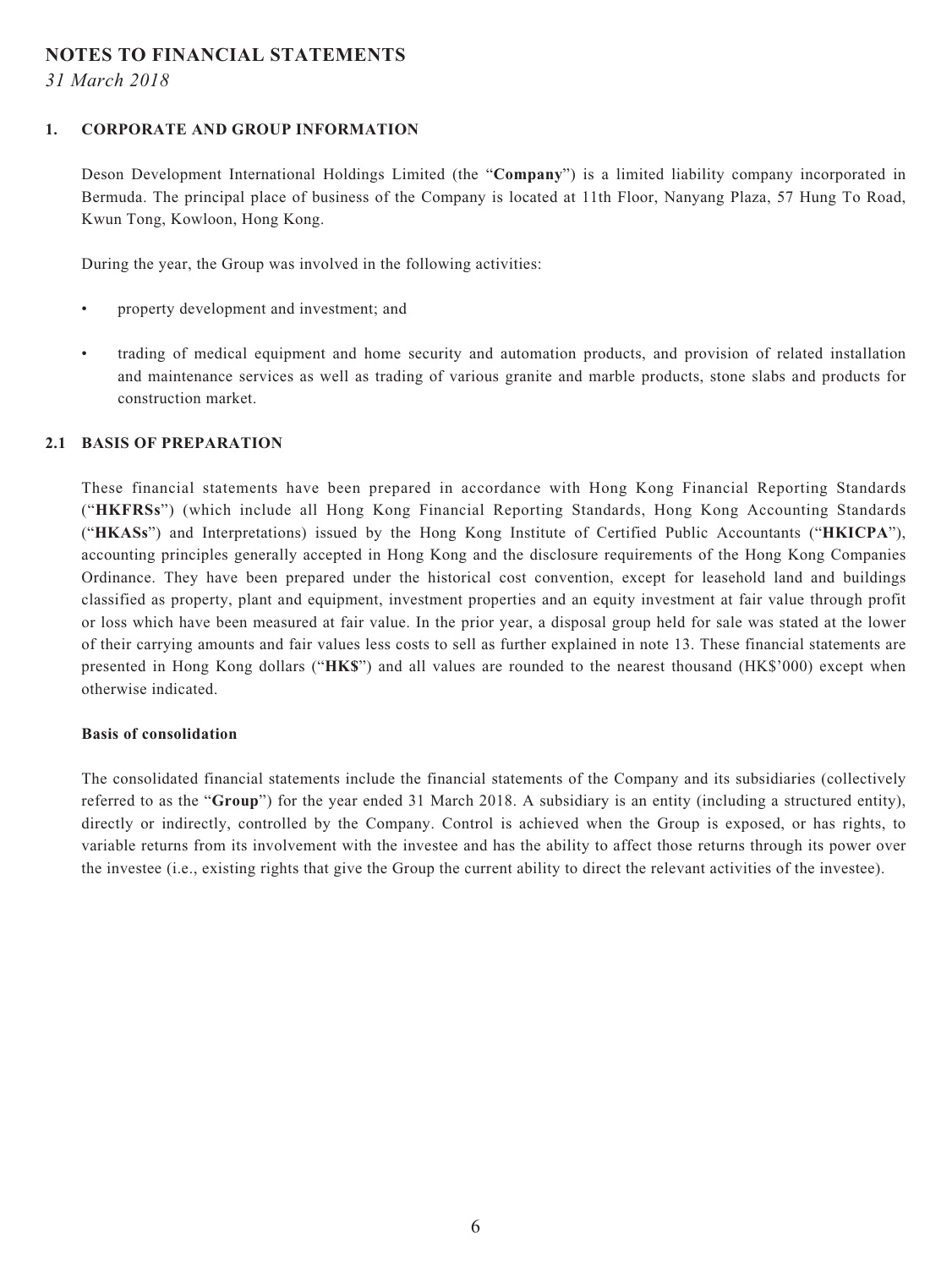#### **2.1 BASIS OF PREPARATION (continued)**

#### **Basis of consolidation (continued)**

When the Company has, directly or indirectly, less than a majority of the voting or similar rights of an investee, the Group considers all relevant facts and circumstances in assessing whether it has power over an investee, including:

- (a) the contractual arrangement with the other vote holders of the investee;
- (b) rights arising from other contractual arrangements; and
- (c) the Group's voting rights and potential voting rights.

The financial statements of the subsidiaries are prepared for the same reporting period as the Company, using consistent accounting policies. The results of subsidiaries are consolidated from the date on which the Group obtains control, and continue to be consolidated until the date that such control ceases.

Profit or loss and each component of other comprehensive income are attributed to the owners of the Company and to the non-controlling interests, even if it this results in the non-controlling interests having a deficit balance. All intra-group assets and liabilities, equity, income, expenses and cash flows relating to transactions between members of the Group are eliminated in full on consolidation.

The Group reassesses whether or not it controls an investee if facts and circumstances indicate that there are changes to one or more of the three elements of control described above. A change in the ownership interest of a subsidiary, without a loss of control, is accounted for as an equity transaction.

If the Group loses control over a subsidiary, it derecognises (i) the assets (including goodwill) and liabilities of the subsidiary, (ii) the carrying amount of any non-controlling interest and (iii) the cumulative translation differences recorded in equity; and recognises (i) the fair value of the consideration received, (ii) the fair value of any investment retained and (iii) any resulting surplus or deficit in profit or loss. The Group's share of components previously recognised in other comprehensive income is reclassified to profit or loss or retained profits, as appropriate, on the same basis as would be required if the Group had directly disposed of the related assets or liabilities.

#### **2.2 CHANGES IN ACCOUNTING POLICIES AND DISCLOSURES**

The Group has adopted the following revised HKFRSs for the first time for the current year's financial statements.

Amendments to HKAS 7 *Disclosure Initiative Annual Improvements to HKFRSs Scope of HKFRS 12 2014-2016 Cycle*

Amendments to HKAS 12 *Recognition of Deferred Tax Assets for Unrealised Losses* Amendments to HKFRS 12 included in *Disclosure of Interests in Other Entities: Clarification of the*

None of the above amendments to HKFRSs has had a significant effect on these financial statements. Disclosure has been made in the financial statements upon the adoption of amendments to HKAS 7, which require an entity to provide disclosures that ensure users of financial statements to evaluate changes in liabilities arising from financing activities, including both changes arising from cash flows and non-cash changes.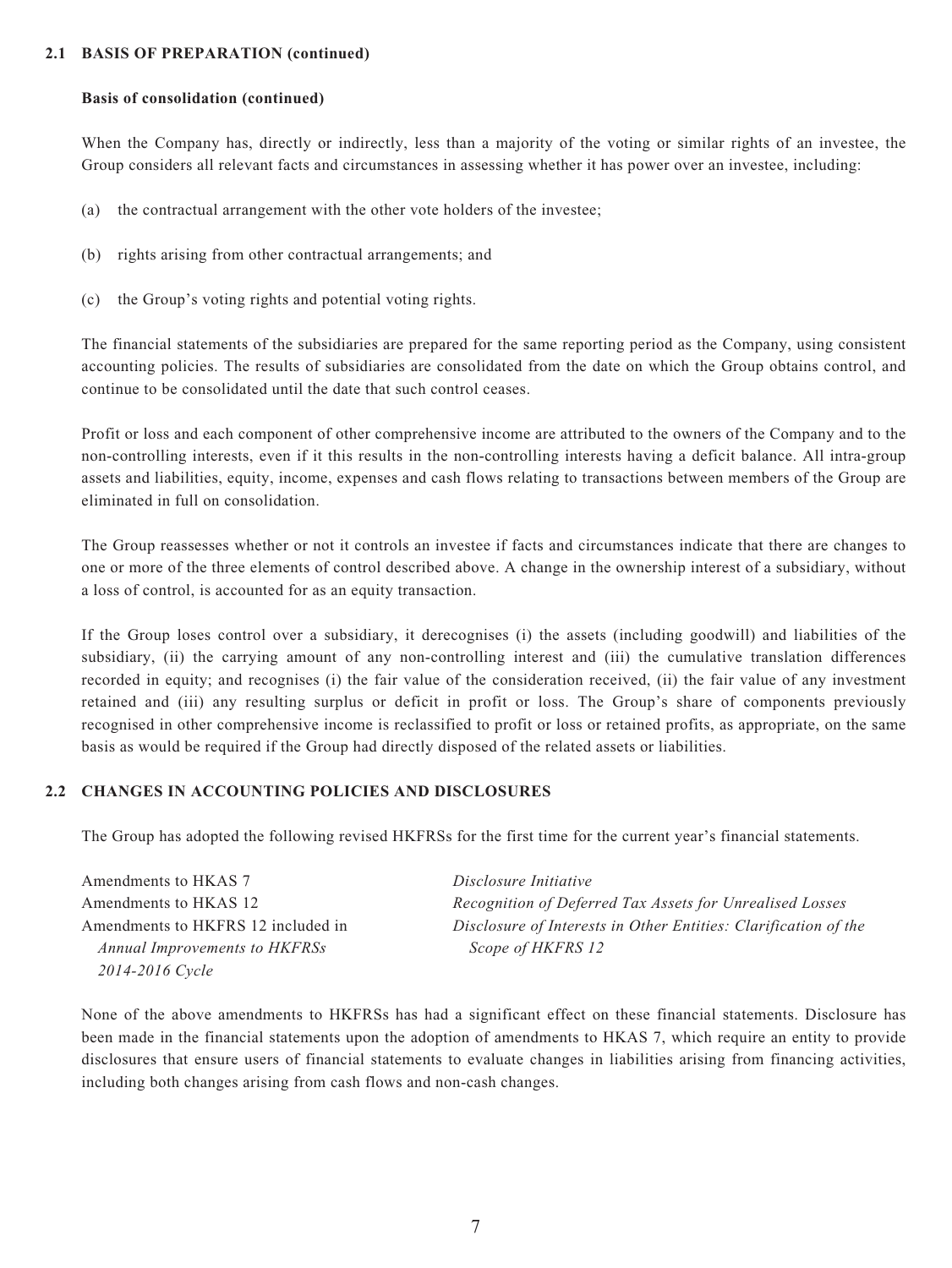#### **3. OPERATING SEGMENT INFORMATION**

For management purposes, the Group is organised into business units based on their products and services and has two reportable operating segments as follows:

- (a) the property development and investment business segment is engaged in property development of residential and commercial properties and the holding of investment properties; and
- (b) the "others" segment comprises, principally, the trading of medical equipment and home security and automation products, and the provision of related installation and maintenance services as well as the trading of various granite and marble products, stone slabs and products for construction market.

Management monitors the results of the Group's operating segments separately for the purpose of making decisions about resources allocation and performance assessment. Segment performance is evaluated based on reportable segment profit/loss, which is a measure of adjusted profit before tax from continuing operations. The adjusted profit/loss before tax from continuing operations is measured consistently with the Group's profit before tax except that interest and dividend income, fair value gain on an equity investment at fair value through profit or loss, unallocated expenses, finance costs, share of profits and losses of associates as well as head office and corporate expenses are excluded from such measurement.

Segment assets exclude investments in associates, other unallocated head office and corporate assets and assets of a disposal group classified as held for sale, as these assets are managed on a group basis.

Segment liabilities exclude other unallocated head office and corporate liabilities and liabilities directly associated with the assets classified as held for sale, as these liabilities are managed on a group basis.

Intersegment sales and transfers are transacted with reference to the selling prices used for sales made to third parties at the then prevailing market prices.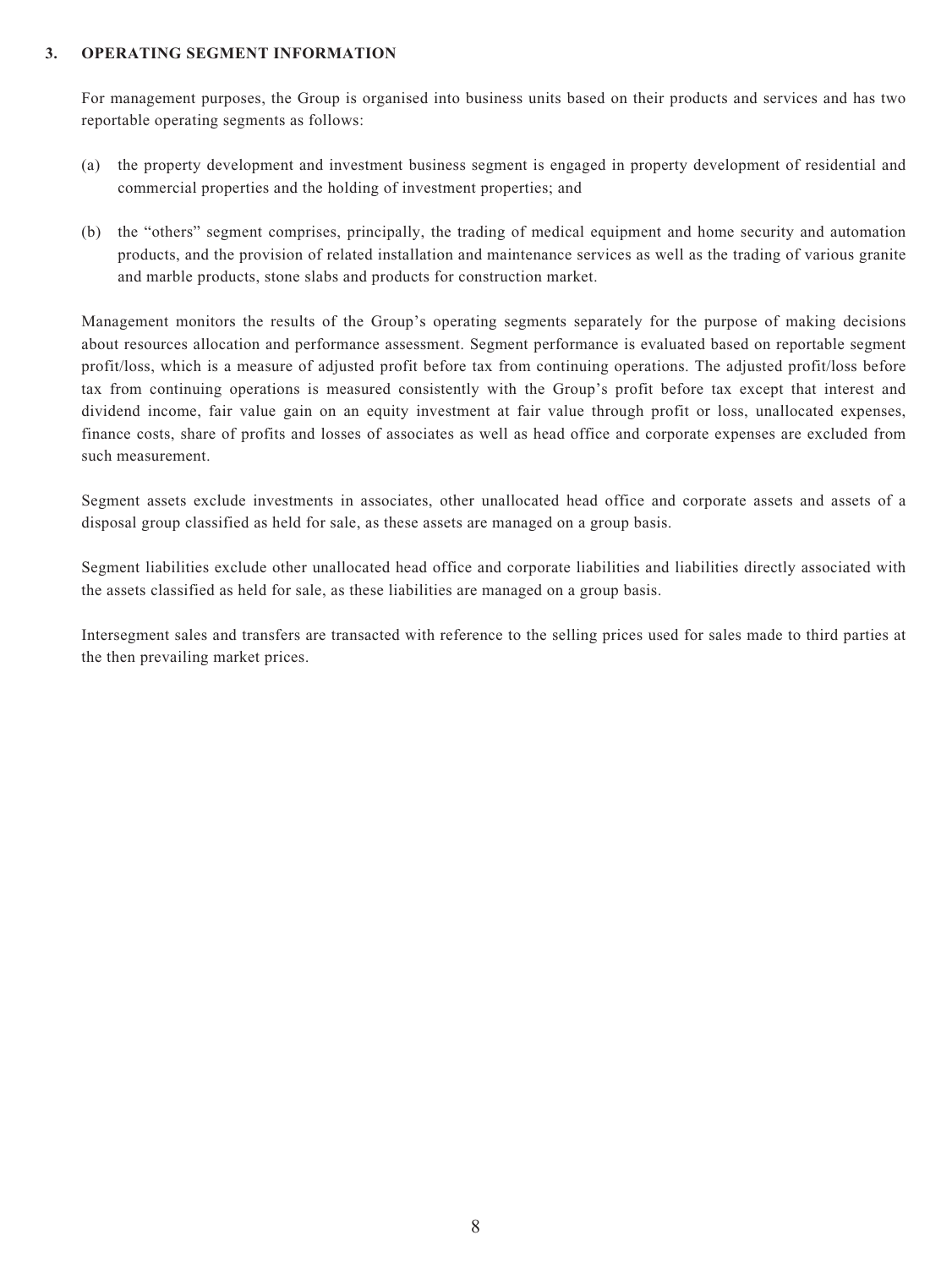### **Year ended 31 March 2018**

|                                              | Property        |                 |                 |
|----------------------------------------------|-----------------|-----------------|-----------------|
|                                              | development     |                 |                 |
|                                              | and investment  |                 |                 |
|                                              | <b>business</b> | <b>Others</b>   | <b>Total</b>    |
|                                              | <b>HK\$'000</b> | <b>HK\$'000</b> | <b>HK\$'000</b> |
| <b>Segment revenue:</b>                      |                 |                 |                 |
| Sales to external customers                  | 164,422         | 26,361          | 190,783         |
| Other income and gains                       | 14,702          | 423             | 15,125          |
|                                              | 179,124         | 26,784          | 205,908         |
| <b>Segment results</b>                       |                 |                 |                 |
| Operating profit/(loss)                      | 71,240          | (9,171)         | 62,069          |
| Reconciliation:                              |                 |                 |                 |
| Interest income                              |                 |                 | 3,323           |
| Dividend income                              |                 |                 | 850             |
| Fair value gain on an equity investment      |                 |                 |                 |
| at fair value through profit or loss         |                 |                 | 181             |
| Unallocated expenses                         |                 |                 | (7, 926)        |
| Finance costs                                |                 |                 | (3,935)         |
| Share of profits and losses of associates    |                 |                 | 8,671           |
| Profit before tax from continuing operations |                 |                 | 63,233          |
| <b>Segment assets</b>                        | 2,415,966       | 40,990          | 2,456,956       |
| Reconciliation:                              |                 |                 |                 |
| Investments in associates                    |                 |                 | 118,352         |
| Corporate and other unallocated assets       |                 |                 | 228,897         |
| Total assets                                 |                 |                 | 2,804,205       |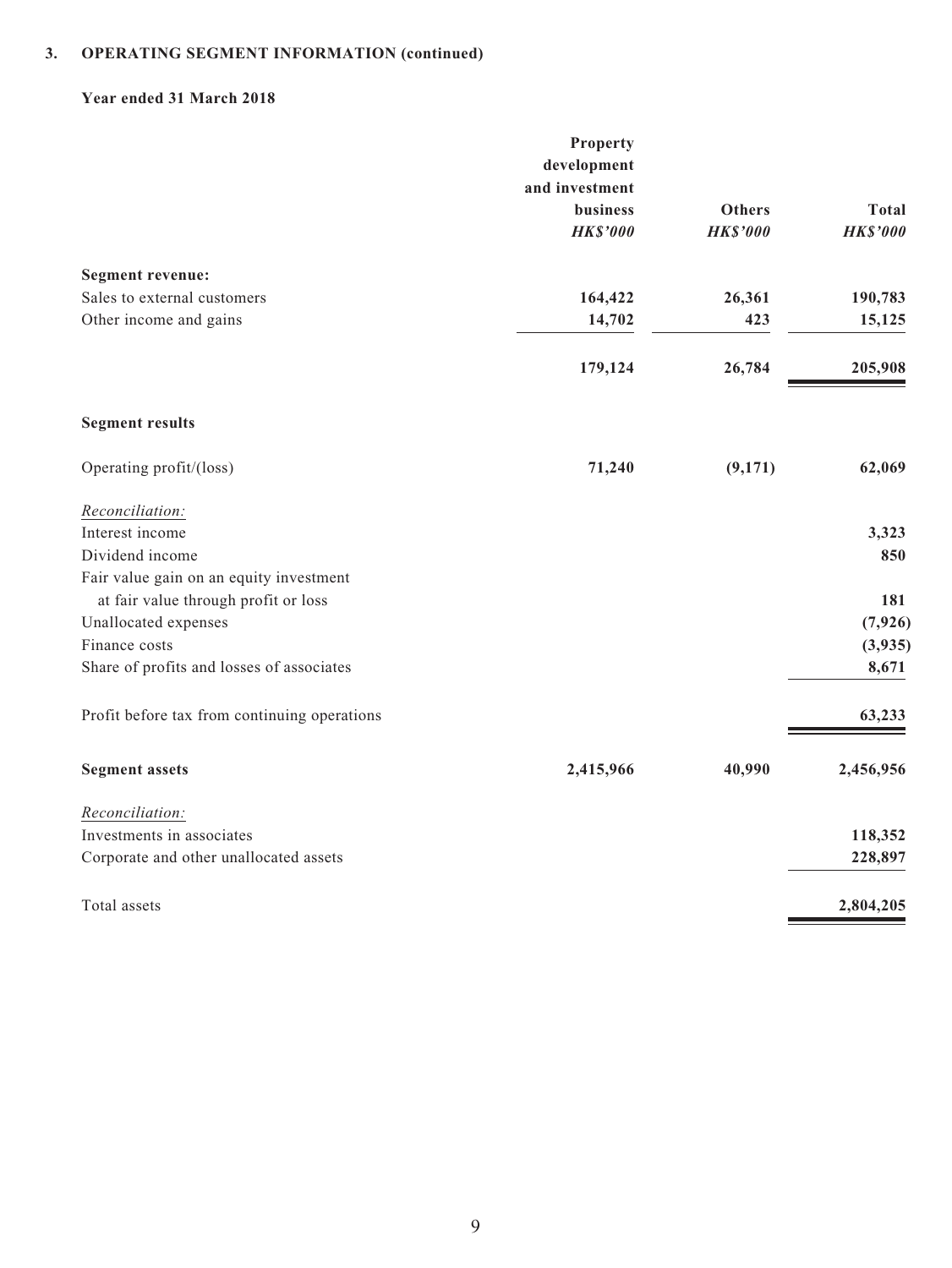## **Year ended 31 March 2018 (continued)**

|                                                          | <b>Property</b> |                 |                 |
|----------------------------------------------------------|-----------------|-----------------|-----------------|
|                                                          | development     |                 |                 |
|                                                          | and investment  |                 |                 |
|                                                          | business        | <b>Others</b>   | <b>Total</b>    |
|                                                          | <b>HK\$'000</b> | <b>HK\$'000</b> | <b>HK\$'000</b> |
| <b>Segment liabilities</b>                               | 901,499         | 4,506           | 906,005         |
| Reconciliation:                                          |                 |                 |                 |
| Corporate and other unallocated liabilities              |                 |                 | 248,396         |
| Total liabilities                                        |                 |                 | 1,154,401       |
| Other segment information:                               |                 |                 |                 |
| Fair value gain on investment properties                 | (53, 935)       |                 | (53, 935)       |
| Loss on disposal of items of property,                   |                 |                 |                 |
| plant and equipment                                      |                 | 21              | 21              |
| Impairment/(reversal of impairment) of other receivables | (735)           | 2,127           | 1,392           |
| Reversal of provision for inventories                    |                 | (138)           | (138)           |
| Reversal of impairment of properties                     |                 |                 |                 |
| held for sale                                            | (1,180)         |                 | (1, 180)        |
| Depreciation                                             | 7,983           | 2,515           | 10,498          |
| Capital expenditure*                                     | 739             | 60              | 799             |

\* Capital expenditure represents additions of property, plant and equipment.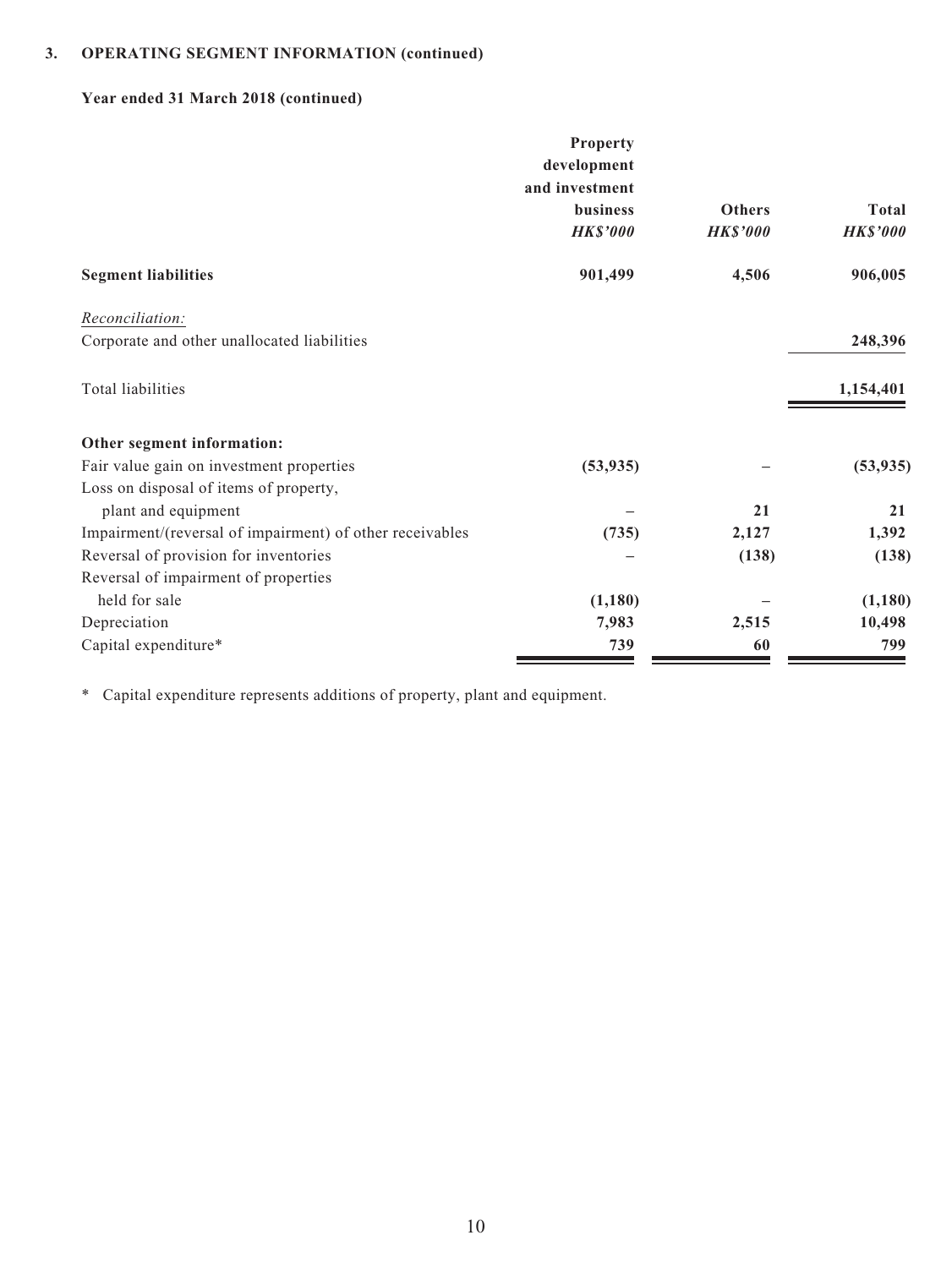### **Year ended 31 March 2017**

|                                              | Property<br>development |          |           |
|----------------------------------------------|-------------------------|----------|-----------|
|                                              | and investment          |          |           |
|                                              | business                | Others   | Total     |
|                                              | HK\$'000                | HK\$'000 | HK\$'000  |
| <b>Segment revenue:</b>                      |                         |          |           |
| Sales to external customers                  | 168,400                 | 31,283   | 199,683   |
| Other income and gains                       | 13,165                  | 1,001    | 14,166    |
|                                              |                         |          |           |
|                                              | 181,565                 | 32,284   | 213,849   |
| <b>Segment results</b>                       |                         |          |           |
| Operating profit                             | 54,969                  | 1,465    | 56,434    |
| Reconciliation:                              |                         |          |           |
| Interest income                              |                         |          | 17,429    |
| Dividend income                              |                         |          | 43        |
| Fair value gain on an equity investment      |                         |          |           |
| at fair value through profit or loss         |                         |          | 530       |
| Unallocated expenses                         |                         |          | (13,062)  |
| Finance costs                                |                         |          | (24, 799) |
| Share of profits and losses of associates    |                         |          | 1,616     |
| Profit before tax from continuing operations |                         |          | 38,191    |
| <b>Segment assets</b>                        | 2,226,190               | 25,337   | 2,251,527 |
| Reconciliation:                              |                         |          |           |
| Investments in associates                    |                         |          | 98,260    |
| Corporate and other unallocated assets       |                         |          | 286,955   |
| Assets of a disposal group classified        |                         |          |           |
| as held for sale                             |                         |          | 146,316   |
| Total assets                                 |                         |          | 2,783,058 |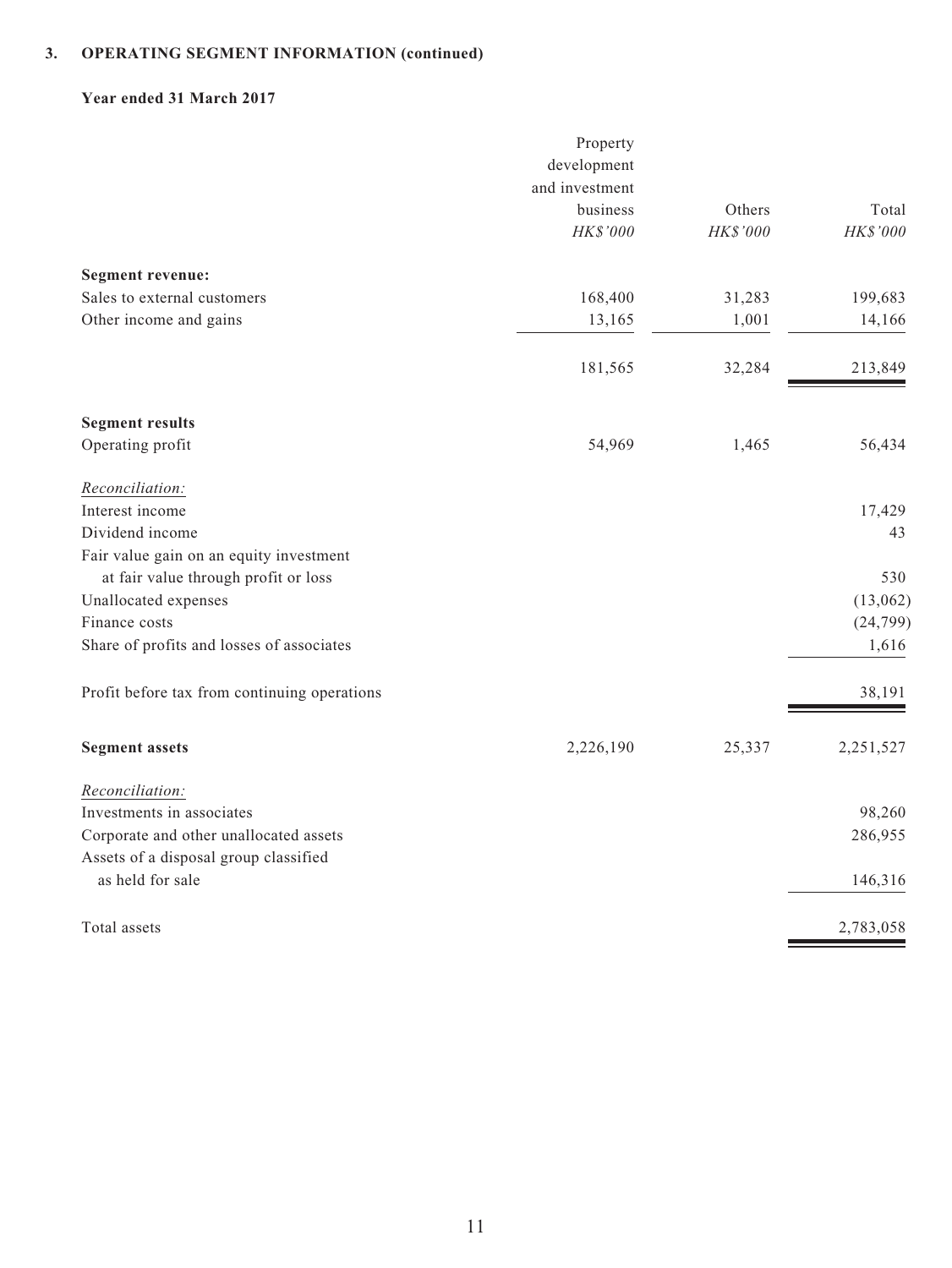### **Year ended 31 March 2017 (continued)**

|                                                    | Property        |                 |                 |
|----------------------------------------------------|-----------------|-----------------|-----------------|
|                                                    | development     |                 |                 |
|                                                    | and investment  |                 |                 |
|                                                    | business        | Others          | Total           |
|                                                    | <b>HK\$'000</b> | <b>HK\$'000</b> | <b>HK\$'000</b> |
| <b>Segment liabilities</b>                         | 928,353         | 10,318          | 938,671         |
| Reconciliation:                                    |                 |                 |                 |
| Liabilities directly associated with the           |                 |                 |                 |
| assets classified as held for sale                 |                 |                 | 318,953         |
| Corporate and other unallocated liabilities        |                 |                 | 68,721          |
| Total liabilities                                  |                 |                 | 1,326,345       |
| Other segment information:                         |                 |                 |                 |
| Fair value gain on investment properties, net      | (34, 713)       |                 | (34, 713)       |
| Loss on disposal of items of property,             |                 |                 |                 |
| plant and equipment                                | 347             | 8               | 355             |
| Impairment of other receivables                    | 10,096          |                 | 10,096          |
| Impairment of accounts receivable                  |                 | 651             | 651             |
| Provision for inventories                          | 110             | 194             | 304             |
| Reversal of impairment of properties held for sale | (12, 650)       |                 | (12, 650)       |
| Depreciation                                       | 7,260           | 1,776           | 9,036           |
| Capital expenditure*                               | 64              | 4,130           | 4,194           |

\* Capital expenditure represents additions of property, plant and equipment.

# **Geographical information**

### *(a) Revenue from external customers*

|                                                            | <b>Hong Kong</b> |                 | <b>Mainland China</b> |                 | Consolidated   |                 |
|------------------------------------------------------------|------------------|-----------------|-----------------------|-----------------|----------------|-----------------|
|                                                            | 2018             | 2017            | 2018                  | 2017            | 2018           | 2017            |
|                                                            | <b>HKS'000</b>   | <i>HK\$'000</i> | <b>HKS'000</b>        | <b>HK\$'000</b> | <b>HKS'000</b> | <b>HK\$'000</b> |
| Segment revenue:                                           |                  |                 |                       |                 |                |                 |
| Sales to external customers<br>and revenue from continuing |                  |                 |                       |                 |                |                 |
| operations                                                 | 11,378           | 14.042          | 179,405               | 185,641         | 190,783        | 199,683         |

The revenue information above is based on locations of the operations.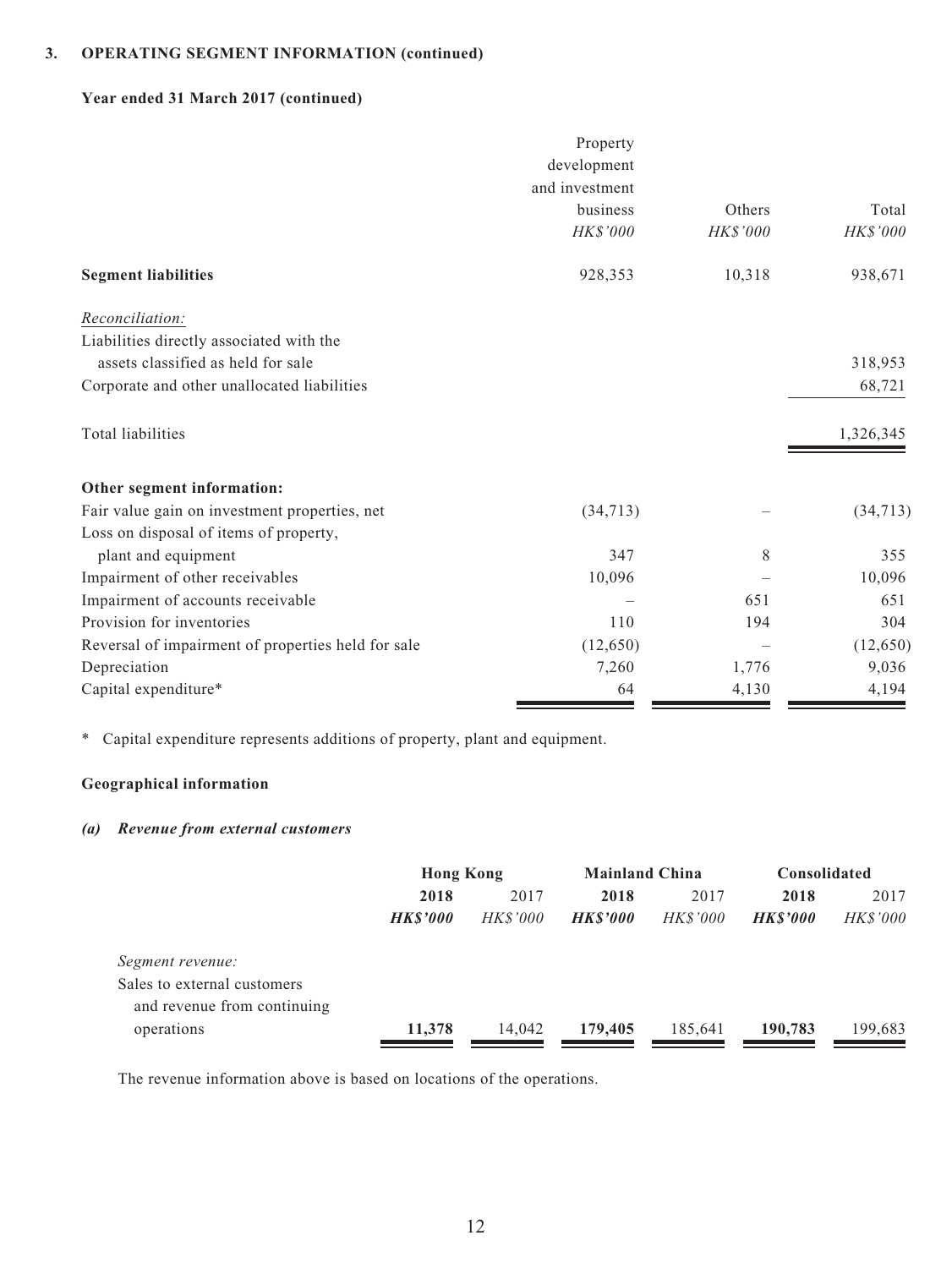#### **Geographical information (continued)**

#### *(b) Non-current assets*

|                | 2018<br><b>HK\$'000</b> | 2017<br>HK\$'000 |
|----------------|-------------------------|------------------|
| Hong Kong      | 144,431                 | 153,581          |
| Mainland China | 1,113,430               | 951,518          |
|                | 1,257,861               | 1,105,099        |

The non-current assets information above is based on the locations of the assets and excludes investments in associates and available-for-sale investments.

### **4. REVENUE, OTHER INCOME AND GAINS**

Revenue from continuing operations represents income from the property development and investment; the net invoiced value of goods sold, after allowances for returns and trade discounts; and provision of related installation and maintenance services.

An analysis of revenue, other income and gains from continuing operations is as follows:

|                                                                                | 2018            | 2017     |
|--------------------------------------------------------------------------------|-----------------|----------|
|                                                                                | <b>HK\$'000</b> | HK\$'000 |
| Revenue                                                                        |                 |          |
| Income from property development and investment business                       | 164,422         | 168,400  |
| Income from trading of medical equipment and home                              |                 |          |
| security and automation products, and provision of                             |                 |          |
| related installation and maintenance services as well                          |                 |          |
| as trading of various granite and marble products,                             |                 |          |
| stone slabs and products for construction market                               | 26,361          | 31,283   |
|                                                                                | 190,783         | 199,683  |
| Other income and gains                                                         |                 |          |
| Bank interest income                                                           | 3,323           | 17,429   |
| Fair value gain on an equity investment at fair value through profit or loss   | 181             | 530      |
| Dividend income from available-for-sale investments                            | 739             |          |
| Dividend income from an equity investment at fair value through profit or loss | 111             | 43       |
| Gross rental income                                                            | 14,443          | 11,540   |
| Others                                                                         | 682             | 2,626    |
|                                                                                | 19,479          | 32,168   |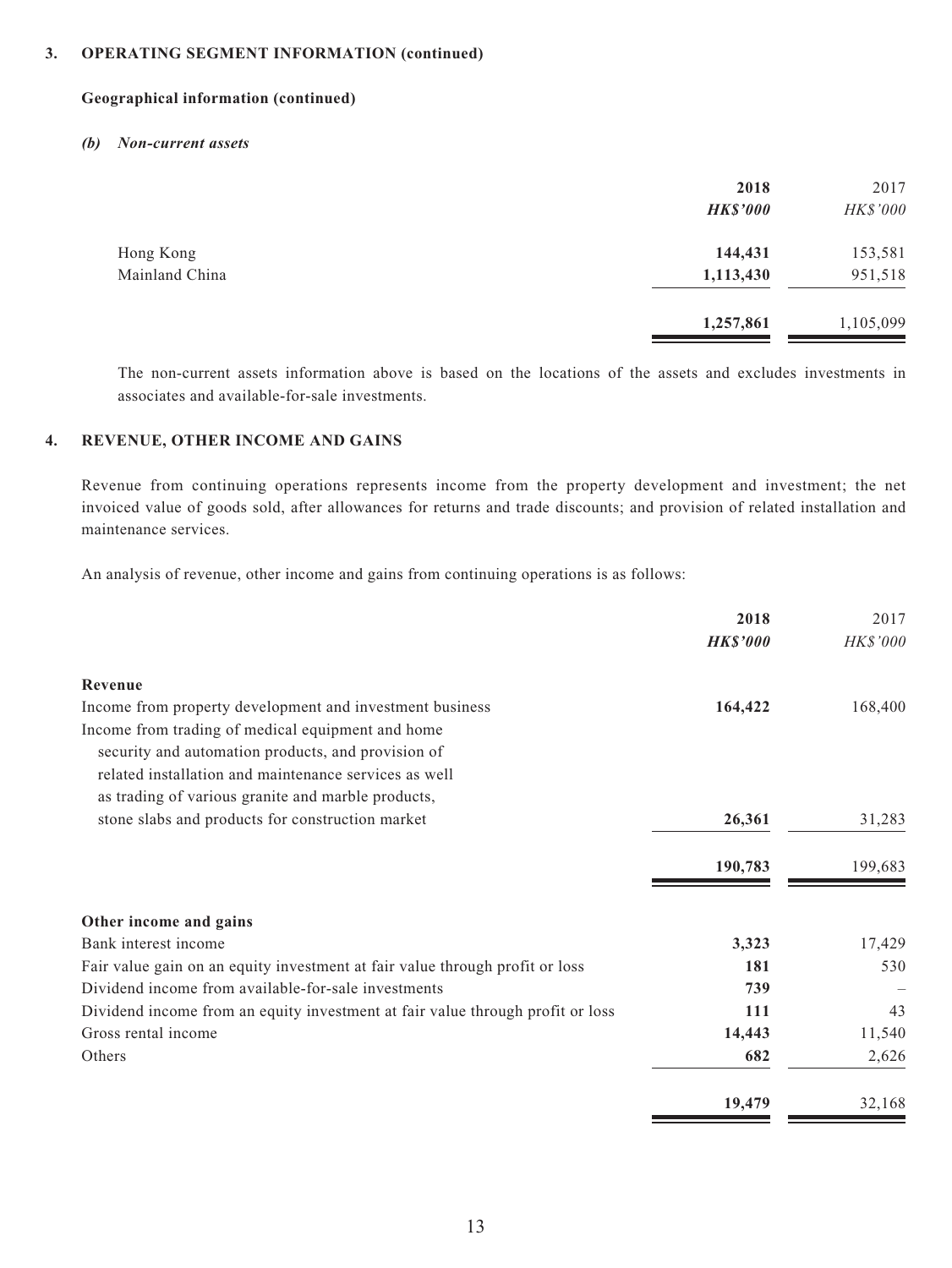### **5. FINANCE COSTS**

An analysis of finance costs from continuing operations is as follows:

|                                       | 2018            | 2017      |
|---------------------------------------|-----------------|-----------|
|                                       | <b>HK\$'000</b> | HK\$'000  |
| Interest on bank and other borrowings | 46,896          | 67,222    |
| Less: Interest capitalised            | (42,961)        | (42, 423) |
|                                       | 3,935           | 24,799    |

#### **6. INCOME TAX**

Hong Kong profits tax has been provided at the rate of 16.5% (2017: 16.5%) on the estimated assessable profits arising in Hong Kong during the year, unless the Group's subsidiaries did not generate any assessable profits arising in Hong Kong during the year or the Group's subsidiaries had available tax losses brought forward from previous year to offset the assessable profits generated during the year. Taxes on profits assessable elsewhere have been calculated at the rates of tax prevailing in the jurisdictions in which the Group operates.

Land appreciation tax ("**LAT**") in Mainland China is levied at progressive rates ranging from 30% to 60% on the appreciation of land value, being the proceeds from the sale of properties less deductible expenditures including amortisation of land use rights, borrowing costs and all property development expenditures.

|                                                                   | 2018            | 2017           |
|-------------------------------------------------------------------|-----------------|----------------|
|                                                                   | <b>HK\$'000</b> | HK\$'000       |
| $Current - Elsewhere$                                             |                 |                |
| Charge for the year                                               | 13,749          | $\overline{4}$ |
| Overprovision in prior years                                      | (220)           | (2,059)        |
| Withholding tax for gain on disposal of subsidiaries              | 4,835           |                |
| Deferred                                                          | 14,248          | 8,137          |
| LAT in Mainland China                                             | (16, 414)       | 28,987         |
| Total tax charge for the year from continuing operations          | 16,198          | 35,069         |
| <b>DIVIDEND</b><br>7.                                             |                 |                |
|                                                                   | 2018            | 2017           |
|                                                                   | <b>HK\$'000</b> | HK\$'000       |
| Proposed final – HK0.5 cent (2017: HK0.5 cent) per ordinary share | 4,890           | 4,890          |

The proposed final dividend for the year is subject to the approval of the Company's shareholders at the forthcoming annual general meeting.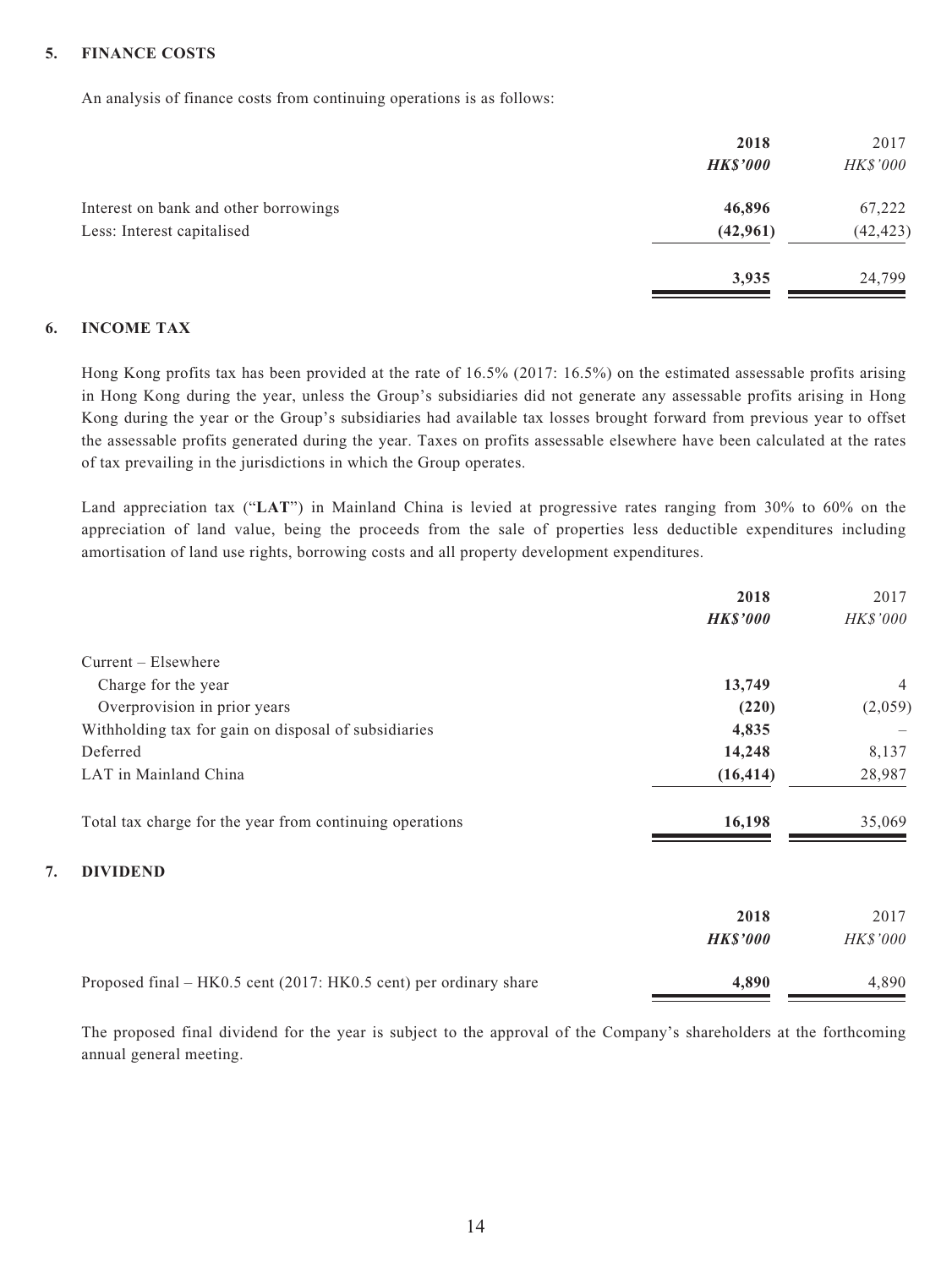#### **8. DISCONTINUED OPERATIONS**

In the prior year, on 11 January 2017, Deson Development Holdings Limited, a wholly-owned subsidiary of the Company, entered into a placing agreement with a placing agent for the placing of 200,000,000 shares of Deson Construction International Holdings Limited ("**DCIHL**") to independent placees (the "**Placing**"). Upon the completion of the Placing on 31 March 2017, the Group indirectly held 311,769,868 ordinary shares of DCIHL, representing approximately 31.18% of the existing issued share capital of DCIHL and the Group's equity interest in DCIHL decreased from 51.18% to 31.18%. As such, the Group no longer has control over the DCIHL and its subsidiaries ("**DCIHL Group**") which ceased to be subsidiaries of the Group and have become associates of the Group. As the DCIHL Group was disposed of on 31 March 2017, the construction business and securities investment operations of the DCIHL Group were classified as discontinued operations.

The results of the discontinued operations for the year ended 31 March 2017 are presented below:

|                                                    | <i>HK\$'000</i> |
|----------------------------------------------------|-----------------|
| Revenue                                            | 917,804         |
| Cost of sales                                      | (815, 150)      |
| Other income and gains                             | 1,181           |
| Fair value gain on investment properties           | 748             |
| Administrative expenses                            | (30,261)        |
| Other operating expenses, net                      | (843)           |
| Finance costs                                      | (2,955)         |
| Profit from the discontinued operations            | 70,524          |
| Gain on disposal of the DCIHL Group                | 106,373         |
| Profit before tax from the discontinued operations | 176,897         |
| Income tax expense                                 | (2,034)         |
| Profit for the year from discontinued operations   | 174,863         |

The carrying amounts of assets and liabilities of the DCIHL Group at the date of completion of the Placing are set out in note 14(b).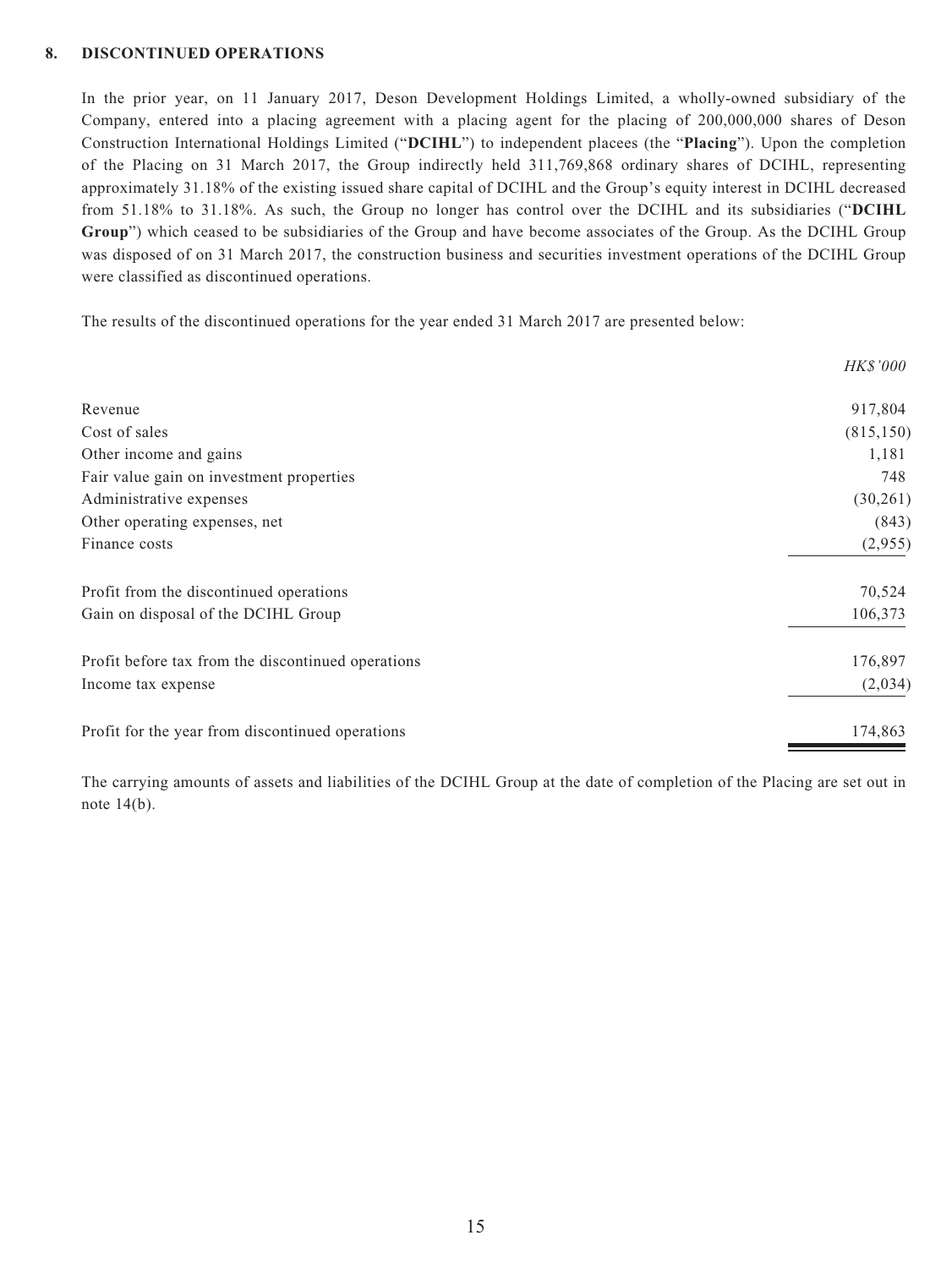#### **9. EARNINGS PER SHARE ATTRIBUTABLE TO ORDINARY EQUITY HOLDERS OF THE COMPANY**

The calculation of the basic earnings per share amount is based on the profit for the year attributable to ordinary equity holders of the Company, and the weighted average number of ordinary shares of 977,880,400 (2017: 977,880,400) in issue during the year.

No adjustment was made to the basic earnings per share amount presented for the years ended 31 March 2018 and 31 March 2017 as the impact of share options had an anti-dilutive effect on the basic earnings per share amount on 31 March 2018 and 31 March 2017.

|                                                                | 2018            | 2017     |
|----------------------------------------------------------------|-----------------|----------|
|                                                                | <b>HK\$'000</b> | HK\$'000 |
| <b>Earnings</b>                                                |                 |          |
| Profit attributable to ordinary equity holders of the Company, |                 |          |
| used in the basic earnings per share calculation:              |                 |          |
| From continuing operations                                     | 47,776          | 3,304    |
| From discontinued operations                                   |                 | 141,630  |
| Profit attributable to ordinary equity holders of the Company  | 47,776          | 144,934  |
| <b>ACCOUNTS RECEIVABLE</b><br>10.                              |                 |          |
|                                                                | 2018            | 2017     |
|                                                                | <b>HK\$'000</b> | HK\$'000 |
| Accounts receivable                                            | 35,387          | 35,673   |
| Impairment                                                     | (1,087)         | (1,087)  |
|                                                                | 34,300          | 34,586   |

The Group's trading terms with its customers are mainly on credit. The credit period is generally 90 days for the sale of trading goods and up to 180 days for the sale of completed properties held for sale. Each customer has a maximum credit limit. The Group seeks to maintain strict control over its outstanding receivables. Overdue balances are reviewed regularly by senior management. In view of the aforementioned and the fact that the Group's accounts receivable relate to a large number of diversified customers, there is no significant concentration of credit risk. The Group does not hold any collateral or other credit enhancements over its accounts receivable balances. Accounts receivable are non-interestbearing.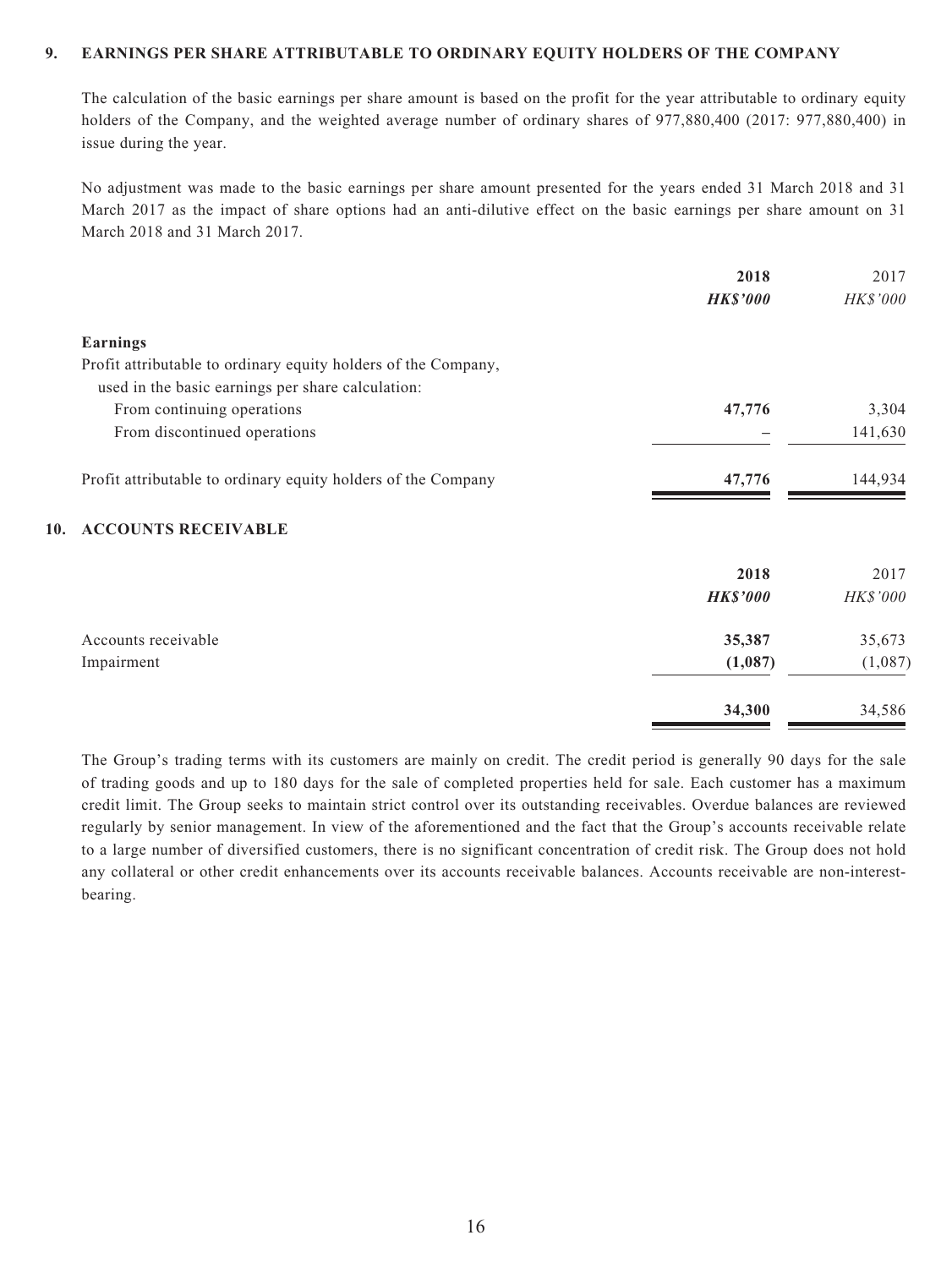## **10. ACCOUNTS RECEIVABLE (continued)**

An aging analysis of the accounts receivable as at the end of the reporting period, based on the invoice date and net of provision, is as follows:

|                    | 2018            | 2017     |
|--------------------|-----------------|----------|
|                    | <b>HK\$'000</b> | HK\$'000 |
| Current to 90 days | 13,215          | 13,571   |
| 91 to 180 days     | 1,244           | 4,094    |
| 181 to 360 days    | 2,394           | 16,598   |
| Over 360 days      | 17,447          | 323      |
| Total              | 34,300          | 34,586   |

### **11. ACCOUNTS PAYABLE**

An aging analysis of the accounts payable as at the end of the reporting period, based on the invoice date, is as follows:

|                    | 2018            | 2017                     |
|--------------------|-----------------|--------------------------|
|                    | <b>HK\$'000</b> | HK\$'000                 |
| Current to 90 days | 3,495           | 1,221                    |
| 91 to 180 days     | 25              | $\overline{\phantom{0}}$ |
| 181 to 360 days    | 164             | 39                       |
| Over 360 days      | 8,569           | 7,889                    |
|                    | 12,253          | 9,149                    |

Accounts payable are non-interest-bearing and are normally settled on 30-day terms.

### **12. SHARE CAPITAL**

|                                                                        | 2018<br><b>HKS'000</b> | 2017<br><b>HK\$'000</b> |
|------------------------------------------------------------------------|------------------------|-------------------------|
| Authorised:<br>1,500,000,000 ordinry shares of HK\$0.10 each           | 150,000                | 150,000                 |
| Issued and fully paid:<br>977,880,400 ordinary shares of HK\$0.10 each | 97,788                 | 97,788                  |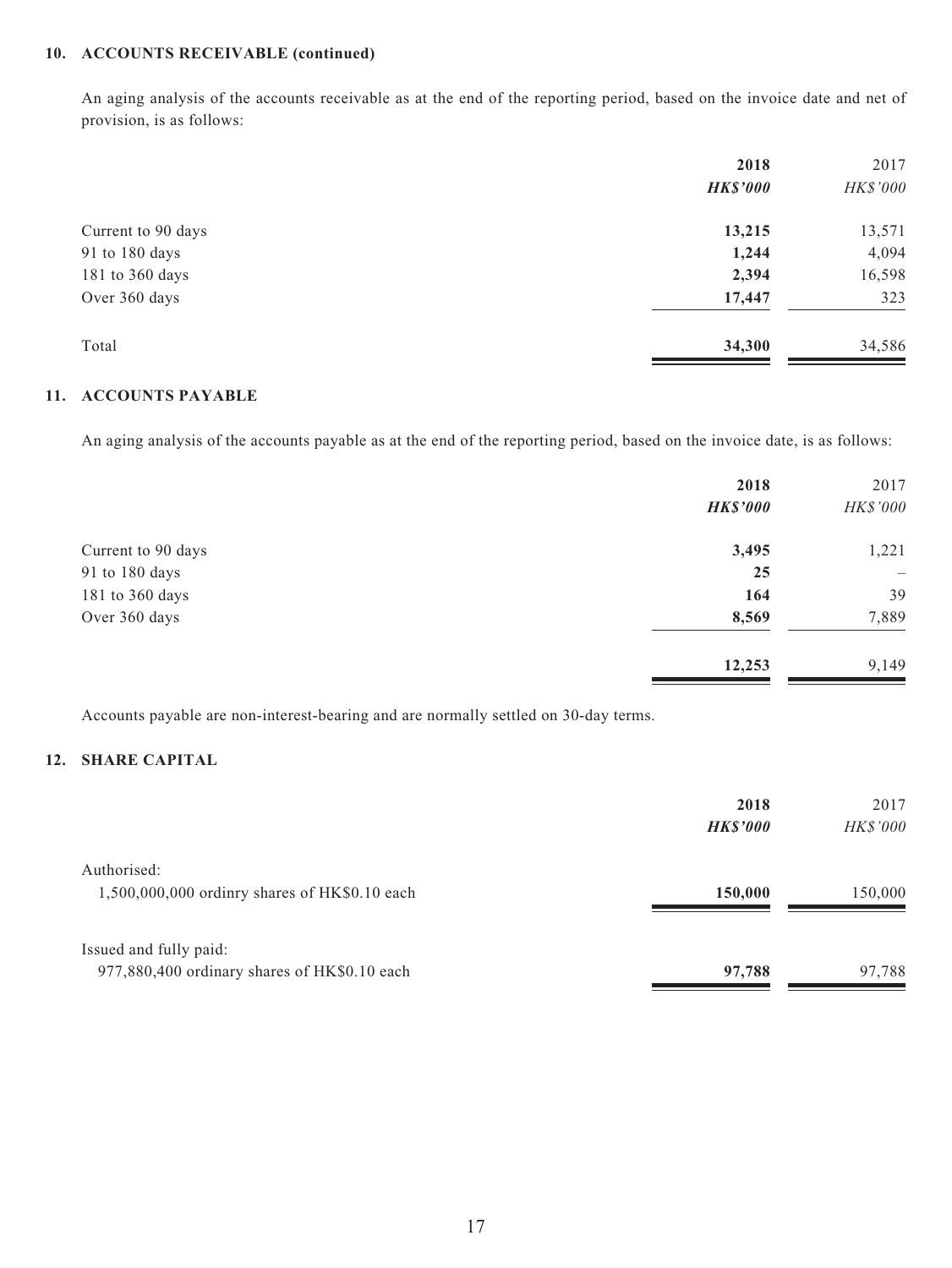### **13. A DISPOSAL GROUP CLASSIFIED AS HELD FOR SALE**

In the prior year, on 30 September 2016, the Company and Deson Ventures Limited ("**DVL**"), an indirectly whollyowned subsidiary of the Company, entered into a sale and purchase agreement with an independent third party for the disposal of 70% effective equity interest in Yew Siang Limited ("**Yew Siang**"), a subsidiary of DVL. Yew Siang and its subsidiary are mainly engaged in property investment in the Mainland China. As at 31 March 2017, one of the default terms in the sale and purchase agreement was not fulfilled, Yew Siang and its subsidiary were classified as a disposal group held for sale.

As at 31 March 2017, the major classes of assets and liabilities of Yew Siang and its subsidiary classified as held for sale are as follows:

|                                                                             | <b>HK\$'000</b> |
|-----------------------------------------------------------------------------|-----------------|
| Assets                                                                      |                 |
| Property, plant and equipment                                               | 27              |
| Investment properties                                                       | 131,532         |
| Properties held for sale                                                    | 530             |
| Prepayments, deposits and other receivables                                 | 13,513          |
| Cash and cash equivalents                                                   | 714             |
| Assets classified as held for sale                                          | 146,316         |
| Liabilities                                                                 |                 |
| Other payables and accruals                                                 | (2, 532)        |
| Tax payable                                                                 | (36, 679)       |
| Deferred tax liabilities                                                    | (29, 510)       |
| Liabilities directly associated with the assets classified as held for sale | (68, 721)       |
| Net assets directly associated with the disposal group                      | 77,595          |

During the year, the disposal of 70% effective equity interest in Yew Siang was completed on 15 January 2018. Details of the disposal of Yew Siang are disclosed in note 14(a) to the financial statement. Since then, Yew Siang and its subsidiary have become associates of the Group.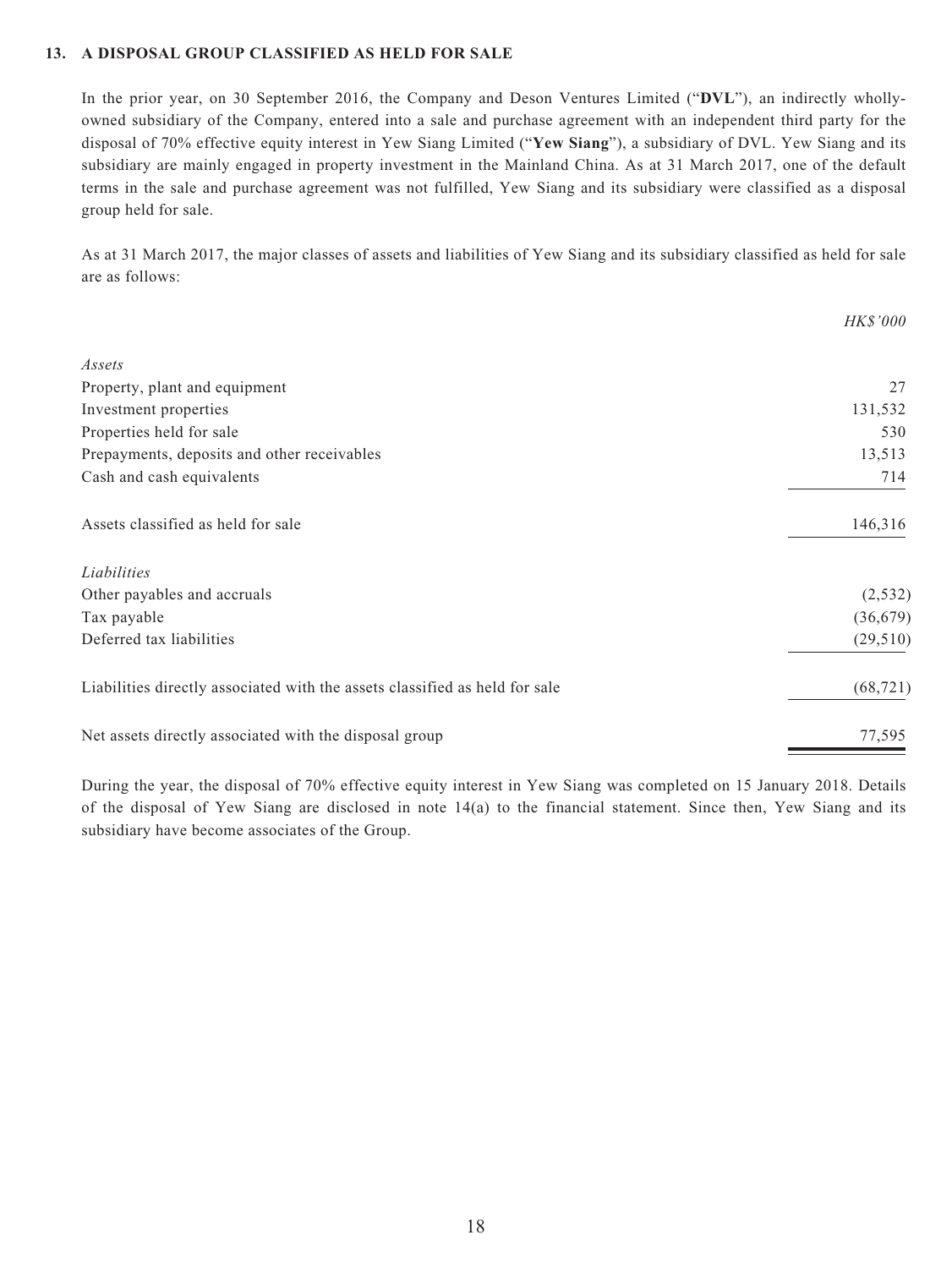#### **14. DISPOSAL OF SUBSIDIARIES**

#### **(a) Yew Siang**

As disclosed in note 13 to the financial statements, the Company and DVL entered into a sale and purchase agreement for the disposal of 70% effective equity interest in Yew Siang. Upon the completion of the disposal of Yew Siang on 15 January 2018, Yew Siang and its subsidiary have ceased to be subsidiaries of the Group and have become associates of the Group. The net assets of Yew Siang and its subsidiary at the date of disposal were as follows:

|                                             | <b>HK\$'000</b> |
|---------------------------------------------|-----------------|
| Net assets disposed of:                     |                 |
| Property, plant and equipment               | 27              |
| Investment properties                       | 146,400         |
| Properties held for sale                    | 563             |
| Prepayments, deposits and other receivables | 15,158          |
| Cash and cash equivalents                   | 654             |
| Tax payable                                 | (38,952)        |
| Deferred tax liabilities                    | (33, 018)       |
|                                             | 90,832          |
| Exchange fluctuation reserve                | 3,281           |
| Gain on disposal of subsidiaries            | 6,214           |
|                                             | 100,327         |
|                                             |                 |
| Satisfied by:                               |                 |
| Cash and cash equivalents                   | 90,175          |
| Interests in associates                     | 10,152          |
|                                             | 100,327         |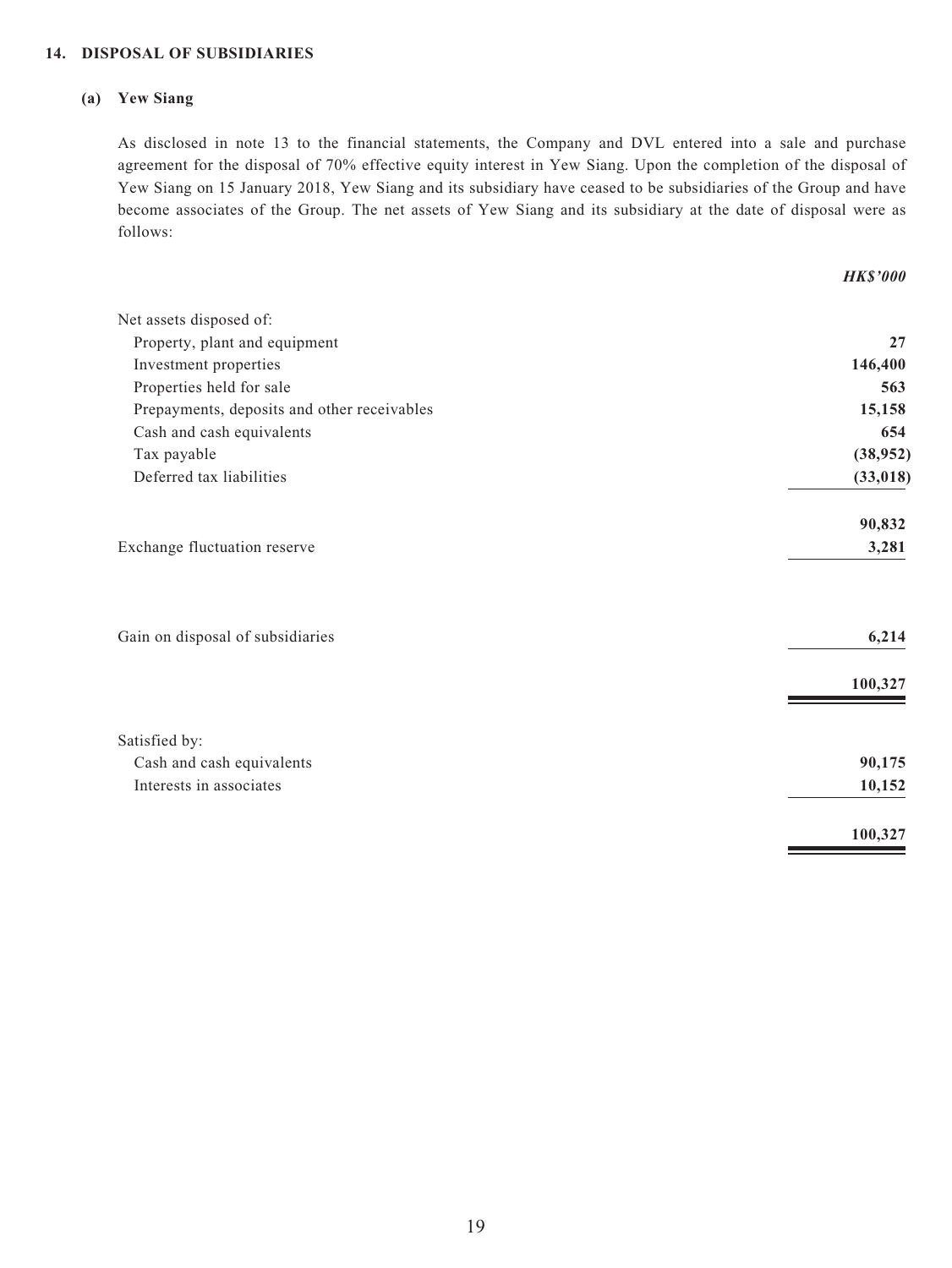#### **14. DISPOSAL OF SUBSIDIARIES (continued)**

#### **(b) DCIHL**

In the prior year, as disclosed in note 8, Deson Development Holdings Limited, a wholly-owned subsidiary of the Company, entered into a placing agreement with a placing agent for the placing of 200,000,000 shares of DCIHL to independent placees. Upon the completion of the Placing on 31 March 2017, DCIHL Group ceased to be subsidiaries of the Group. The net assets of the DCIHL Group at the date of disposal on 31 March 2017 were as follows:

*HK\$'000*

| Net assets disposed of:                                 |            |
|---------------------------------------------------------|------------|
| Property, plant and equipment                           | 19,729     |
| Investment properties                                   | 10,961     |
| Gross amount due from contract customers                | 27,780     |
| Due from related companies                              | 5,900      |
| Accounts receivable                                     | 129,431    |
| Prepayments, deposits and other receivables             | 29,346     |
| Equity investments at fair value through profit or loss | 65,301     |
| Tax recoverable                                         | 1,079      |
| Pledged deposits                                        | 32,780     |
| Cash and cash equivalents                               | 49,042     |
| Gross amount due to contract customers                  | (124, 840) |
| Accounts payable                                        | (27, 786)  |
| Other payables and accruals                             | (72, 295)  |
| Due to a non-controlling shareholder                    | (1,500)    |
| Due to a related company                                | (14)       |
| Tax payable                                             | (1, 134)   |
| Derivative component of convertible bonds               | (8,321)    |
| Interest-bearing bank borrowings                        | (4, 455)   |
| Liability component of convertible bonds                | (25,600)   |
| Deferred tax liabilities                                | (2,873)    |
| Non-controlling interests                               | (53, 575)  |
|                                                         | 48,956     |
| Exchange fluctuation reserve                            | (998)      |
|                                                         | 47,958     |
| Gain on disposal of subsidiaries                        | 106,373    |
| Transaction costs                                       | 2,327      |
|                                                         | 156,658    |
| Satisfied by:                                           |            |
| Cash and cash equivalents                               | 60,000     |
| Investments in associates                               | 96,658     |
|                                                         | 156,658    |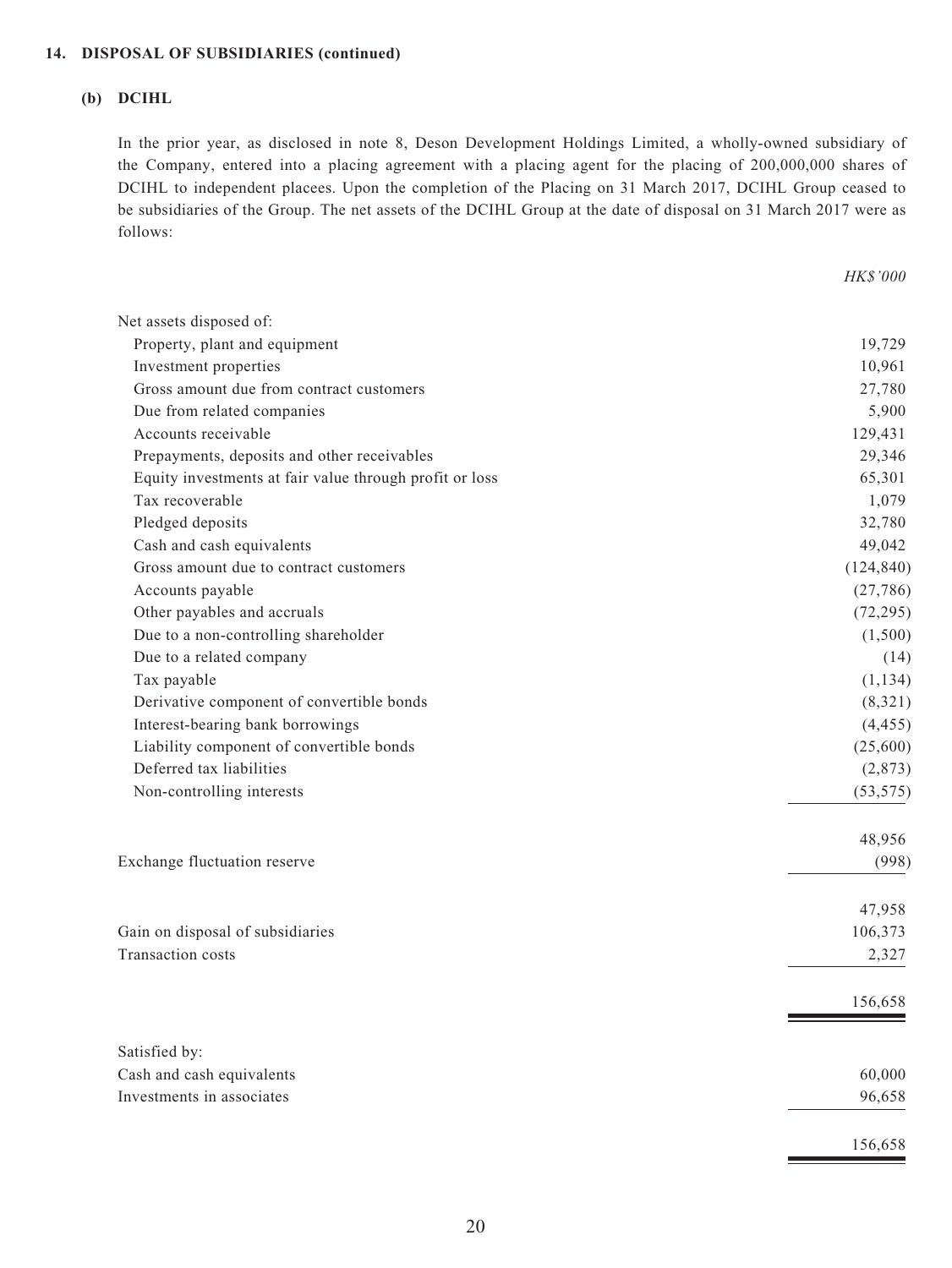### **MANAGEMENT DISCUSSION AND ANALYSIS**

### **BUSINESS REVIEW**

In the prior year, the Group's major business segments for the year ended 31 March 2017 comprise (i) property development and investment; (ii) trading of medical equipment and home security and automation products, and provision of related installation and maintenance services as well as trading of various granite and marble products, stone slabs and products for construction market; (iii) construction as a main contractor and decoration, as well as the provision of electrical and mechanical engineering services; and (iv) investment in securities.

In the prior year, on 11 January 2017, the Company, through its wholly owned subsidiary, signed a placing agreement with a placing agent, to place 200,000,000 shares of Deson Construction International Holdings Limited ("**DCIHL**") at HK\$0.30 each ("**Placing**") and all the 200,000,000 shares of DCIHL were successfully placed. Upon completion of the Placing on 31 March 2017, DCIHL and its subsidiaries ("**DCIHL Group**") ceased to be subsidiaries of the Group and the construction and investment in securities businesses have been discontinued. The Group's major business segments during the year ended 31 March 2018 became (i) property development and investment; and (ii) trading of medical equipment and home security and automation products, and the provision of related installation and maintenance services as well as trading of various granite and marble products, stone slabs and products for construction market.

### CONTINUING OPERATIONS

The Group's turnover for the year ended 31 March 2018 from continuing operations recorded at approximately HK\$190,783,000 (2017: HK\$199,683,000) which represented a slight decrease of 4% compared with last year.

### **Property development and investment business**

The Group's turnover for the year ended 31 March 2018 from this segment recorded at approximately HK\$164,422,000 (2017: HK\$168,400,000), which represented a slight decrease of 2% as compared with last year. The turnover from this segment is arising from sales of properties at the People's Republic of China (the "**PRC**") and rental income from investment properties.

(i) Sales of properties

Turnover decreased from approximately HK\$142,679,000 for the year ended 31 March 2017 to approximately HK\$137,972,000 for the year ended 31 March 2018 which represents a slight decrease of 3%. Sales noted in last year was from sales of carparks at Shanghai Parkview, sales of apartments at Asia Villas and the sales of six-floor offices (6,235 square ("**sq**") metres) at World Expo Plaza ("**World Expo**"), Kaifeng, the PRC to a customer. No sales were noted for Shanghai Parkview in the current year after the disposal of Shanghai Parkview in September 2016. For Asia Villas, there are only several apartments left unsold, no sales were noted in the current year.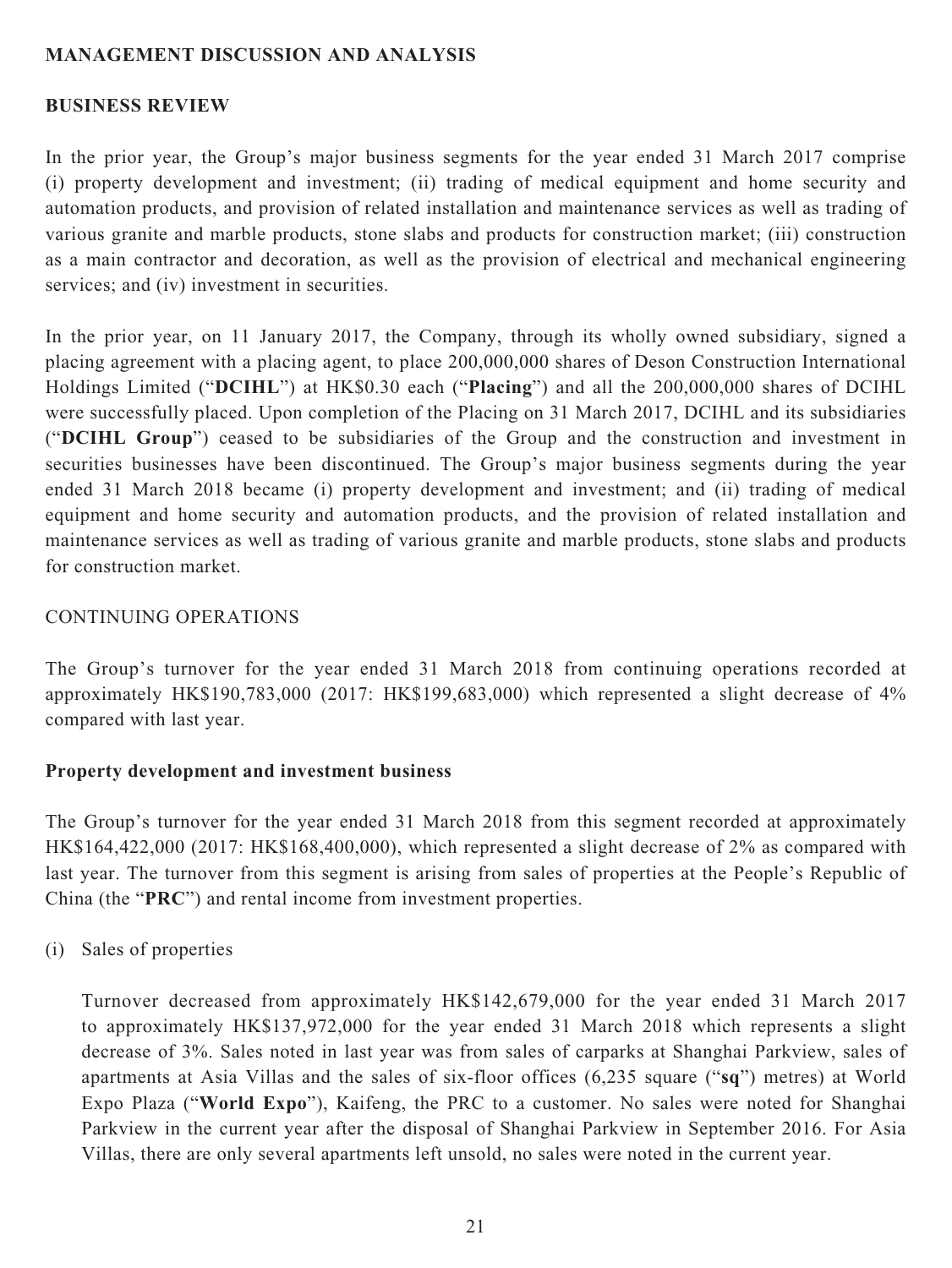In current year, majority of the revenue is arising from the sales of the World Expo, the PRC.

World Expo consists of:

- i) three residential blocks (Gross floor area 59,300 sq. metres);
- ii) two commercial office buildings (Gross floor area 13,900 sq. metres);
- iii) two streets of shops (Gross floor area 2,000 sq. metres);
- iv) a hotel under construction (Gross floor area 14,800 sq. metres); and
- v) an animation theatre (Gross floor area 5,000 sq. metres).

The sales of the two commercial office buildings were commenced in the last reporting period. In the current year, the Group has started to recognise the sales for residential block 1 and the two streets of shops.

ii) Rental income from investment properties

Turnover increased slightly from approximately HK\$25,721,000 for the year ended 31 March 2017 to approximately HK\$26,450,000 for the year ended 31 March 2018 which represents a slight increase of 3%. As all of the rental income was earned from the properties located at the PRC, the strengthened average exchange rate of RenMinBi ("**RMB**") from RMB1=HKD1.15 in last reporting period to RMB1=HKD1.18 in this reporting period has caused the increase of rental income in the Group's turnover.

Segment operating profit generated from this segment for the reporting period amounted to approximately HK\$71,240,000 (2017: HK\$54,969,000).

In the prior year, on 30 September 2016, the Group entered into a sale and purchase agreement to dispose of 70% effective equity interest in Yew Siang Limited ("**Disposal**"), an indirect wholly-owned subsidiary, to an independent third party. Yew Siang Limited and its subsidiary own the Starway Parkview South Station Hotel. The Disposal was completed on 15 January 2018. The gain arising from the Disposal is approximately HK\$6,214,000. It is intended that it will be converted into and operated as service apartments. The renovation works are in progress and it is expected to be completed in 2019. The arrangement set up with the purchaser of the Disposal enables the Group to continue to have a share of profit from the long term growth potential of this Shanghai property.

### **Trading of medical equipment and home security and automation products**

The Group's turnover for the year ended 31 March 2018 from this segment recorded at approximately HK\$26,361,000 (2017: HK\$31,283,000), which represents a decrease of 16% as compared with last year. The drop is due to (i) the decrease in sales of home security and automation products as a result of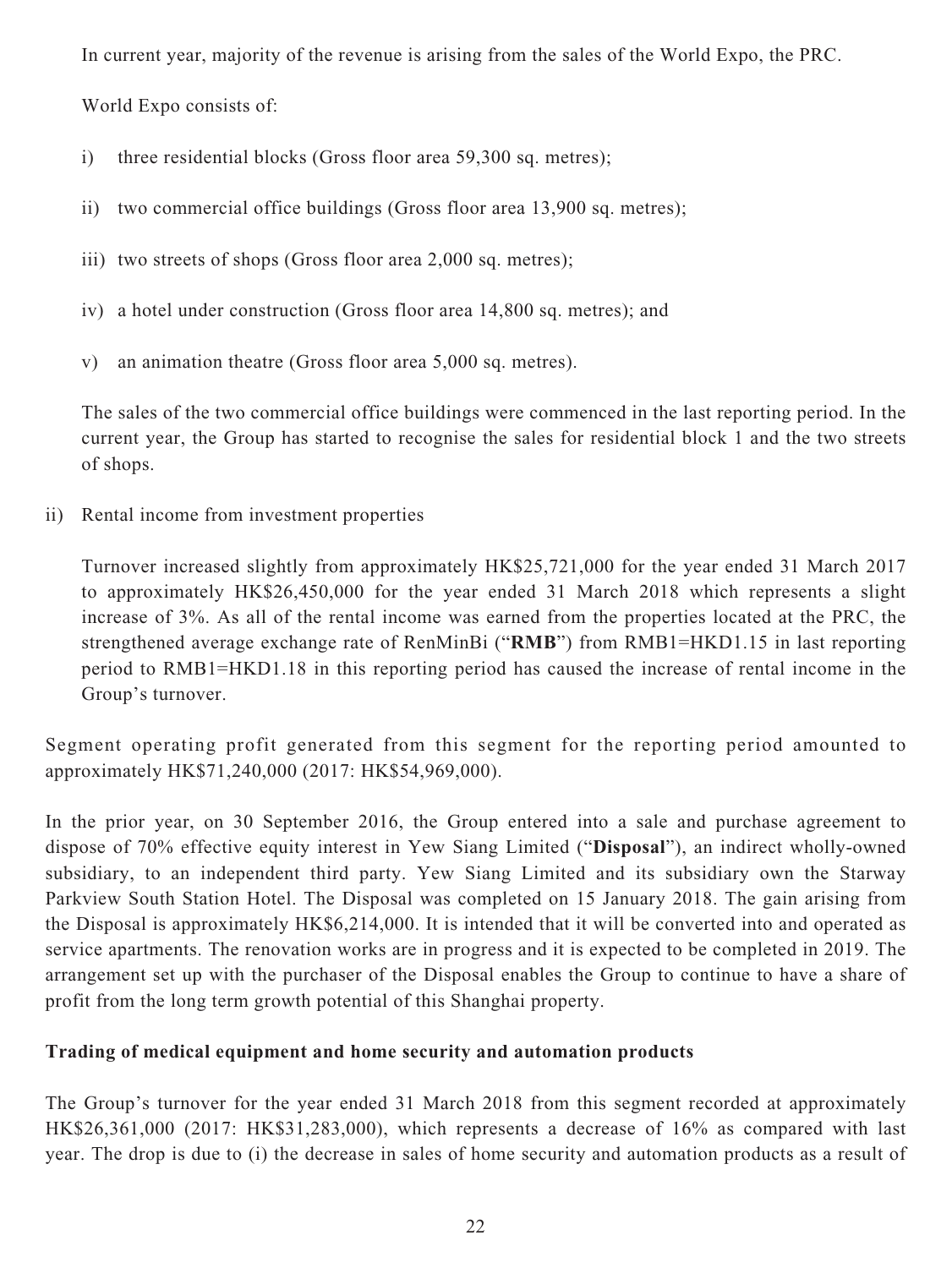the slow down of China's property market causing the decrease in demand of home security products; (ii) the home security products installation project at Kennedy Road, Hong Kong with contract amount of approximately HK\$6 million, which was completed in November 2016 and most of the revenue was recognised in the year ended 31 March 2017; and (iii) the drop in sales for trading of medical equipment to hospital for the sales to Kiang Wu Hospital, Macau with contract sum of HK\$3 million in last year which did not recur in current year.

Segment operating loss incurred from this segment for the reporting period amounted to approximately HK\$9,171,000 whereas operating profit amounted to approximately HK\$1,465,000 was noted in last reporting period.

## **Discontinued operations**

Upon the completion of the Placing on 31 March 2017, the DCIHL Group has ceased to be consolidated into the accounts of the Group. The Group classified its interest in DCIHL Group as investments in associates, which was accounted for by using the equity method.

In last reporting year, the profit for the year from DCIHL Group is approximately HK\$174,863,000 (before deducting minority interest) in which HK\$106,373,000 was arising from the gain on disposal of DCIHL's shares. Upon the Placing, by using equity method, the Group shared approximately HK\$8,961,000 profit from the DCIHL Group for the year ended 31 March 2018 and such amount was reflected in the line "**Share of profits and losses of associates**".

The net profit attributable to owners of the Company for the year ended 31 March 2018 amounted to approximately HK\$47,776,000 as compared with the net profit attributable to owners of the Company for the year ended 31 March 2017 amounted to approximately HK\$144,934,000. The significant drop is due to:

- (i) there was a gain on disposal of approximately HK\$106 million noted in the last reporting period upon the Placing, no such gain was noted in the current reporting period. Since 31 March 2017, the interest in the DCIHL Group is classified as an investment in associate and accounted for by using equity method; and
- (ii) a decrease in the gross profit from property development and investment segment. In last reporting period, the sales was mainly arising from the Group's one-off profit from the sales of a six-storey office premises (properties held for sales) in Kaifeng City, Henan Province of the PRC. During this reporting period, the majority of sales was arising from the residential apartments in Kaifeng. The gross profit margin of sales of office premises is much higher than the sale of residential apartments. As a result, the overall profit is lower than last year.

The above drop was partly offset by:

(i) the increase in fair value gain on investment properties (before deferred tax) in the amount of approximately HK\$53,935,000 (2017: HK\$34,713,000). A significant increment was noted for the properties located in Haikou, Hainan Province, the PRC; and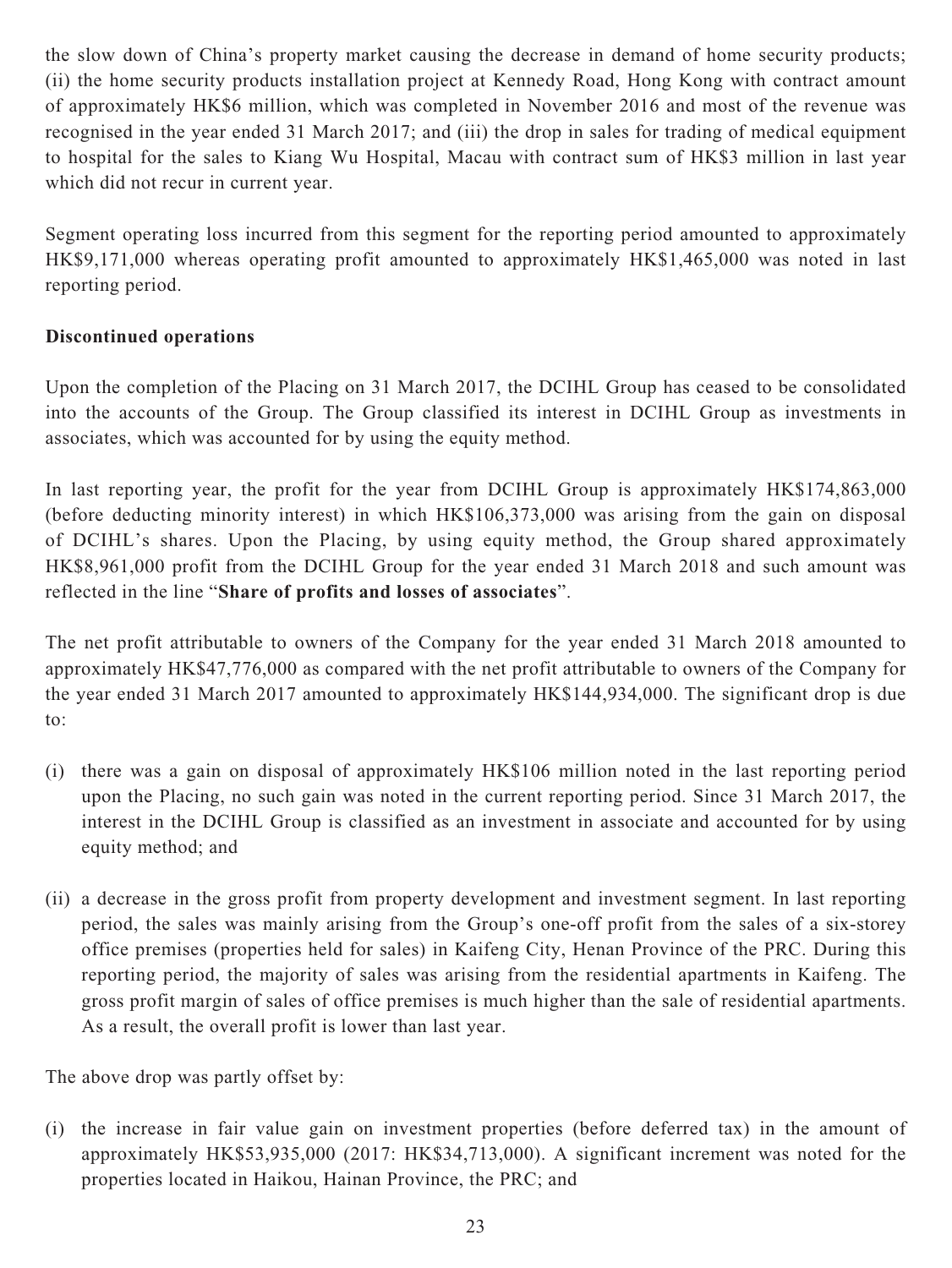(ii) the share of profits from associates amounting to approximately HK\$8,671,000 (2017: HK\$1,616,000). The significant increase was contributed by the share of profit from DCIHL Group since the Placing was completed on 31 March 2017.

Earnings per share for the year ended 31 March 2018 is approximately HK4.89 cents.

### **FINANCIAL REVIEW**

### **Turnover**

For the year ended 31 March 2018, the Group's turnover from continuing operations amounted to approximately HK\$191 million, decreased by 4% as compared to last year. The decrease was because of the drop in sales of properties in the PRC and the decrease of project income from trading of home security products.

Turnover generated from property development and investment business and trading of medical equipment and home securities and automation products as well as trading of various granite and marble products, stone slabs and products for construction market amounted to approximately HK\$165 million and HK\$26 million, respectively, which represent a decrease of 2% and decrease of 16%, respectively as compared to last reporting period.

### **Gross profit margin**

During the year ended 31 March 2018, the Group's gross profit margin from the continuing operations was approximately 25%, decreased by 6 percentage points as compared to last year's 31%. The decrease is mainly driven by sales of commercial area proportion in turnover from property development and investment segment is higher in last year where the gross profit margin of sales of commercial area is much higher than the sales of residential area. As a result, the overall gross profit margin is lower than last year.

### **Share of profits and losses of associates**

For the year ended 31 March 2018, the Group's share of profits of associates amounted to approximately HK\$9 million, increased by 437% as compared to last reporting period. Upon the completion of the Placing of DCIHL shares, the Group only shares 31.18% of the profit of the DCIHL Group by using the equity method and is reflected in this line. In last reporting period, the DCIHL Group was still subsidiaries of the Group.

### **Liquidity and financial resources**

As at 31 March 2018, the Group had total assets of approximately HK\$2,804,205,000, which was financed by total liabilities, shareholders' equity and non-controlling interests of HK\$1,154,401,000, HK\$1,650,413,000 and debit balance of HK\$609,000, respectively. The Group's current ratio at 31 March 2018 was 2.18 compared to 1.73 at 31 March 2017.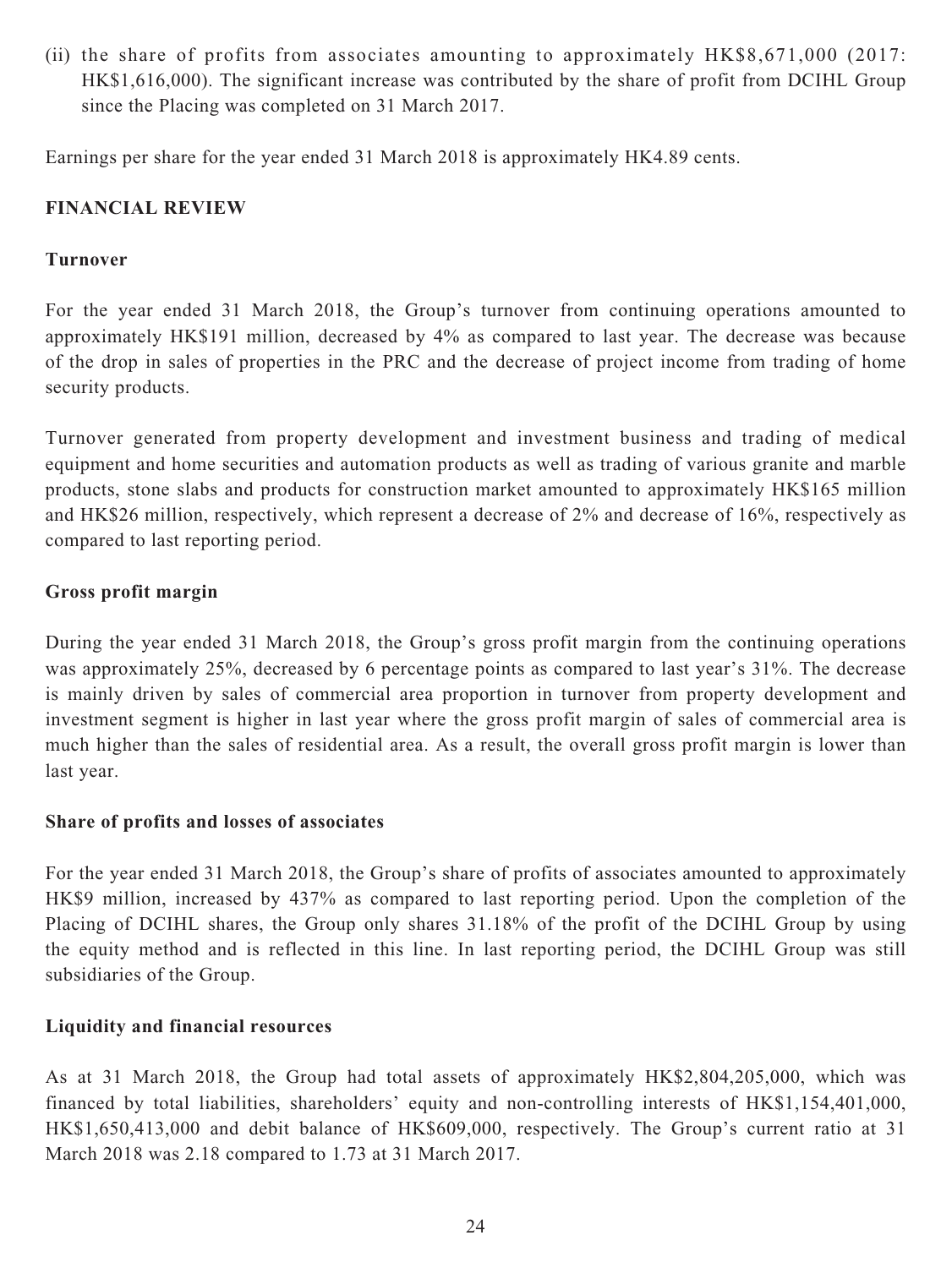As at 31 March 2018, the gearing ratio for the Group is 24% (31 March 2017: 23%). It was calculated based on the non-current liabilities of HK\$510,032,000 (31 March 2017: HK\$424,402,000) and long term capital (equity and non-current liabilities) of HK\$2,159,836,000 (31 March 2017: HK\$1,881,115,000).

# **Capital expenditure**

Total capital expenditure for the year ended 31 March 2018 was approximately HK\$799,000, and was mainly used in the purchase of motor vehicles and office equipment.

### **Contingent liabilities**

At the end of the reporting date, the Group had no significant contingent liabilities.

### **Commitments**

At the end of the reporting date, the Group had no significant capital commitments.

### **Charges on group assets**

Assets with carrying value of HK\$1,159,908,000 were pledged as securities for the Group's bank facilities.

### **Treasury policies**

The Group has adopted a prudent financial management approach towards its treasury policies and thus maintained a healthy liquidity position throughout the period under review. The Group strives to reduce exposure to credit risk by performing ongoing credit assessments and evaluations of the financial status of its customers. To manage liquidity risk, the board closely monitors the Group's liquidity position to ensure that the liquidity structure of the Group's assets, liabilities and other commitments can meet its funding requirements from time to time.

### **Exchange risk exposure**

The Group mainly exposes to the RMB currency, arising from relevant group entities' foreign currency denominated monetary assets and liabilities for the Group's operating activities.

The Group currently does not have a foreign currency hedging policy to eliminate the currency exposures. However, the management monitors the related foreign currency exposure closely and will consider hedging significant foreign currency exposures should the need arise.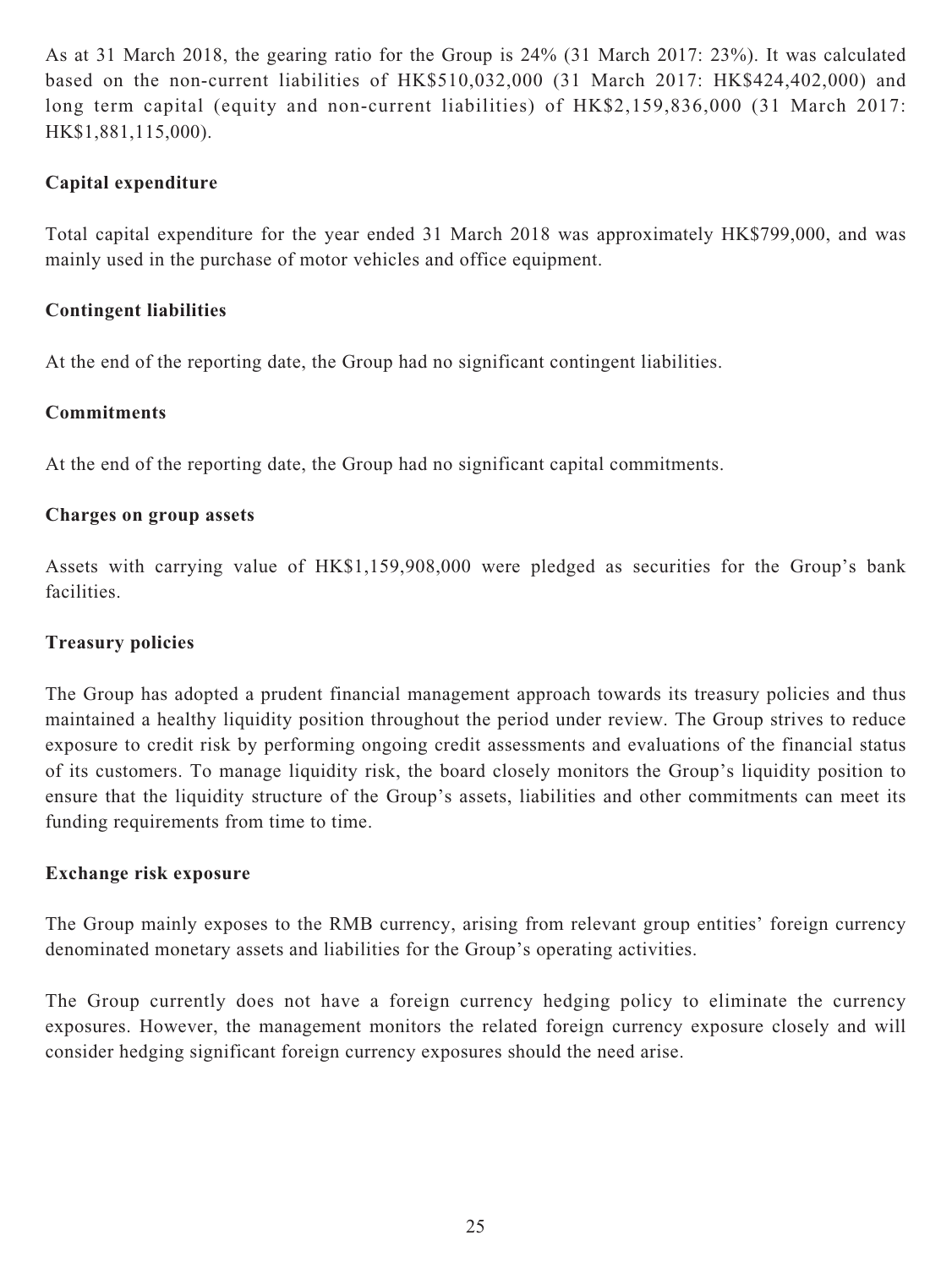### **PROSPECT**

# **Property development and investment**

On 9 June 2005, the Group was granted the land use rights of a development site in Long Ting district of the city of Kaifeng. The Directors intend to develop a residential and commercial complex on the site with an estimated gross floor area of approximately 221,000 sq. metres. The name of this project is "**Century Place, Kaifeng**". Up to now, the construction of a gross floor area of 190,000 sq. metres has been completed and the total sales contract sum achieved amounted to approximately RMB755 million. The remaining part of the land (Section G) is under construction, and it is expected the construction will be completed by early of 2019 and the pre-sale will start in the fourth quarter of 2018.

The unsold area of Century Place, Kaifeng mainly includes:

|           | <b>CURRENT USE</b>                         | <b>AREA</b>                |
|-----------|--------------------------------------------|----------------------------|
|           |                                            | (approximately sq. metres) |
| Section A | Investment properties – Shops (leased out) | 23,000                     |
| Section C | Properties held for sales – Villas         | 6,000                      |
| Section F | Properties held for sales – Shops          | 11,000                     |
| Section G | Properties held for sales – Villas         | 31,000                     |

The Group plans to sell Section C when Section G is lauched to the market. It is because these two areas are adjacent to each other and we believe the synergy effect can cause a higher return to the Group.

On 16 February 2012, the Group has successfully won a bid for the acquisition of land use right of a residential and commercial site in the city of Kaifeng. The name of this project is "**World Expo, Kaifeng**". The Directors intended to develop a residential and commercial complex on the site with an estimated gross floor area of approximately 95,000 sq. metres. Up to now, gross floor area of 43,000 sq. metres was completed. It includes (i) two commercial buildings with gross floor area of 14,000 sq. metres; (ii) an animation theatre with gross floor area of around 5,000 sq. metres; (iii) one residential building with gross floor area of 22,000 sq. metres; and (iv) 25 street shops with gross floor area of 2,000 sq. metres. The total sales contract sum achieved from the sales amounted to approximately RMB280 million. It is expected that the construction of the whole project will be completed by 2019. The parts under construction include two residential buildings (gross floor areas approximately 37,000 sq. metres) and a hotel (gross floor area approximately 15,000 sq. metres). The animation theatre is named "**Qing-Ming Riverside Anime Exhibition**" and was used to show the animation of 清明上河圖 which was shown in 2010 Shanghai Expo. During the reporting period, the Board decides to terminate the animation business and is seeking for potential buyer for the animation theatre together with the remaining properties at the World Expo, Kaifeng.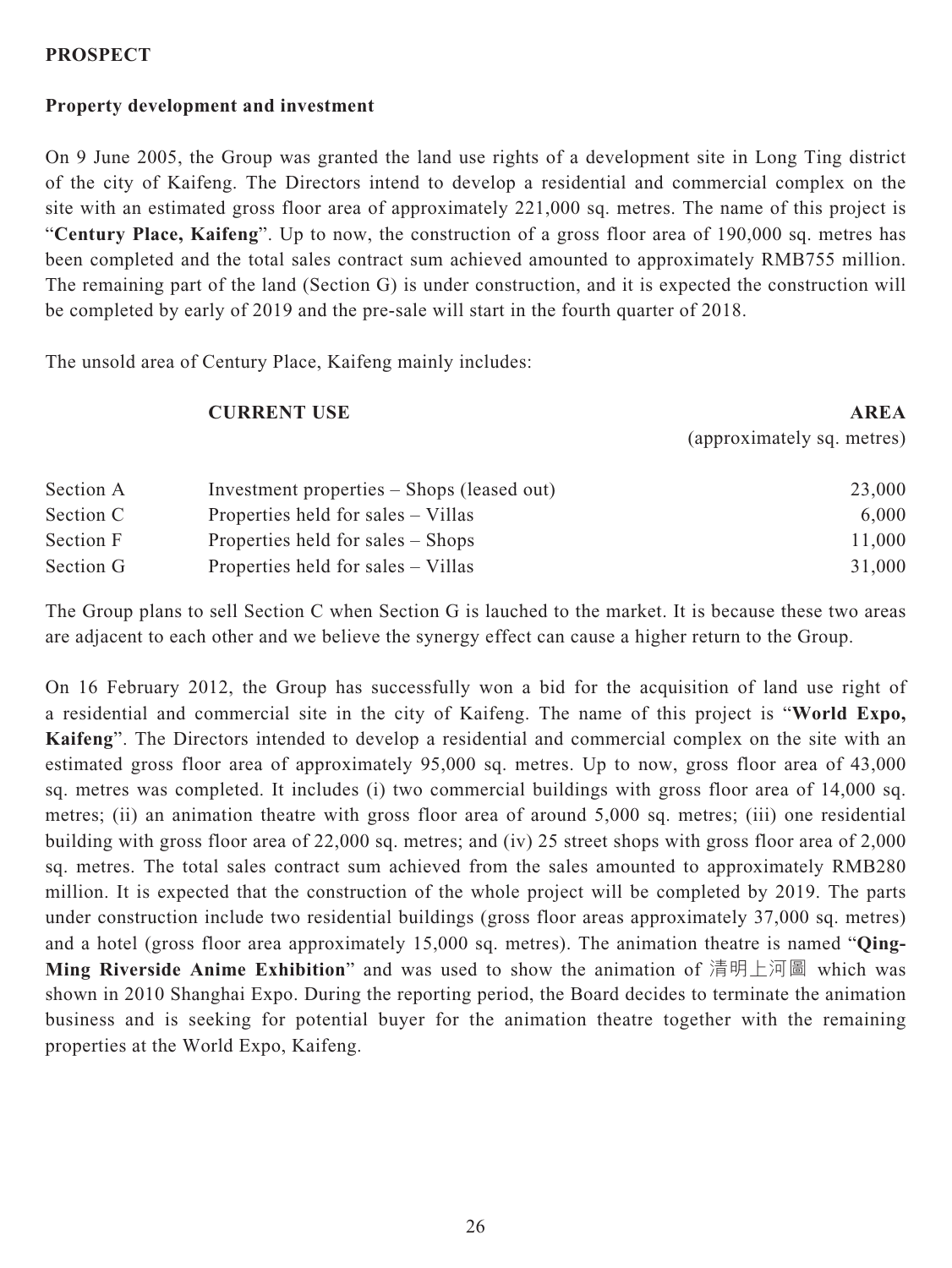In September 2014, The Group was granted another land use right in city of Kaifeng, the PRC. The name of the project is **Zhu Ji Lane ("珠璣巷")**. The Directors have developed a commercial street project with a total gross floor area of approximately 13,000 sq. metres. It was put in use during 27th World Hakka Conference which was held in October 2014. As of now, the project has been completed. The Group are seeking potential buyer for the whole properties.

The central government continued to practice four "**R**"s (i.e. purchase restriction, credit restriction, price restriction and sales restriction) in its austerity measures during the first half year to enable property developers to push forward real estate destocking steadily in a bid to bring healthy development for the real estate market in Mainland China. As the Mainland China government continues to implement categorised and city-specific control policies with respect to property market in the second half of the year, control over the property market will remain tight. Differentiation in the property market will continue. The property market in Tier 1 and Tier 2 cities will cool off and encounter adjustment, and Tier 3 and Tier 4 cities will retain a de-stocking tone with rebound in volume and prices. Market performance of lower-tier cities is expected to be relatively stable, however it is possible for the government to further tighten the control as a result of the performance of property prices. The tightening credit policies due to continued regulation over the property and financial deleveraging will become the major risk of the future property market in the PRC. The land market will moderately cool off due to credit squeeze, tightening liquidity and the increase in capital cost.

The Board remains optimistic about the property market in Mainland China. With its good experience in the property market of the PRC, the Group may acquire additional land to enrich the Group's land reserve, specifically in the Guangdong – Hong Kong – Macao Greater Bay Area which is adjacent to Hong Kong. However, the Group has no specific investment plan in relation to any particular project currently.

Regarding the disposal of Starway Parkview South Station Hotel ("**Shanghai Parkview**"), it is intended that the Shanghai Parkview will be converted into and operated as a service apartment. The Board considers that the disposal will bring in a strategic shareholder with a strong real estate management background which helps to improve the long term growth potential of the Shanghai Parkview, which will ultimately be beneficial to the Group and shareholders as a whole. The Shanghai Parkview is a mature asset. Whilst it provides a stable rental income, it does not have the growth in terms of earnings expected by the Board. The Group aspires to realise the full value of the Shanghai Parkview. This disposal enables the Group to recycle capital into future investment opportunities. The Directors are of the view that this disposal will benefit the Group by realising its investment and also strengthening its liquidity and overall financial position. On the other hand, the Group retains 30% equity interest at Yew Siang which enables the Group to continue to have a share of profit from the long term growth potential of the Shanghai Parkview.

# *Proposed disposal of Hainan's property*

Capitalised terms used herein this section "**Proposed disposal of Hainan's property**" shall have the same meanings as those defined in the announcement of the Company dated 6 May 2018.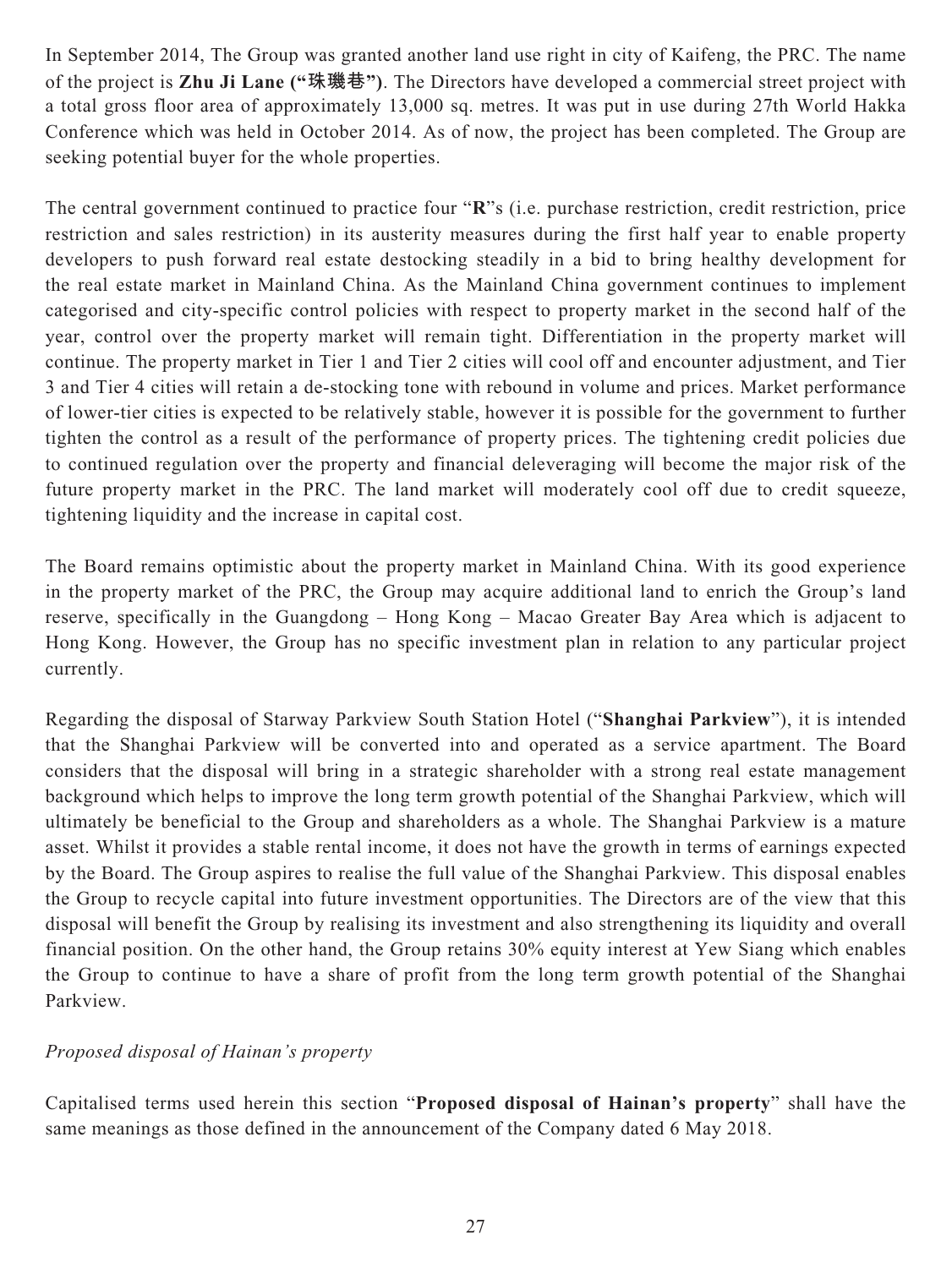On 5 May 2018, the Company, the Vendor (being an indirect wholly-owned subsidiary of the Company), the Purchaser and the Property Holder entered into the Framework Agreement in relation to the Proposed Disposals and the Proposed Joint Venture. The terms and conditions of the Proposed Disposals and the Proposed Joint Venture are subject to further negotiations between the parties and the execution of definitive and binding agreement(s) by the relevant parties.

Pursuant to the Framework Agreement, in relation to the Proposed Disposal 1, the Vendor intends to dispose of and the Purchaser intends to acquire the Sale Shares, representing 72% of the total issued share capital of the Target Company, free from any encumbrances. The Target Company is a company established in the PRC, which owns three buildings consisting of 31 shops in Haikou City, Hainan Province, the PRC. The consideration of the Proposed Disposal 1 is expected to be approximately RMB75.0 million (equivalent to approximately HK\$90.0 million) and will be payable to the Vendor in cash by stages according to the formal binding agreement to be entered into upon completion of relevant due diligence by the Purchaser.

In addition, pursuant to the Framework Agreement, the Company will procure one of its wholly-owned subsidiaries established in Hong Kong to set up a WFOE in the PRC with a total issued registered capital of RMB6.0 million (equivalent to approximately HK\$7.2 million) to participate in the Proposed Joint Venture to form a JV Company with the Purchaser (or its nominees) for the purpose of developing the business centre in Hainan Province, the PRC. The JV Company will be owned beneficially as to 28% by the Group and 72% by the Purchaser (or its nominees). The proposed total investment will be RMB180.0 million (equivalent to approximately HK\$216.1 million). The JV Company will then acquire Asian Villas from the Property Holder for a total consideration of RMB180.0 million (equivalent to approximately HK\$216.1 million) pursuant to the Proposed Disposal 2. In this regard, in consideration of the Group agreeing to grant to the Purchaser the Exclusivity Period, a Deposit of RMB20.0 million (equivalent to approximately HK\$24.0 million) has been paid by the Purchaser to the Property Holder upon signing of the Framework Agreement.

The parties to the Framework Agreement shall enter into the formal binding agreements upon the completion of the relevant due diligence on the Target Company by the Purchaser.

The Board considers that the Proposed Disposals and the Proposed Joint Venture will bring in a strategic partner in the PRC which will help to broaden the business horizon and improve the long term growth potential of Asian Villas and the other developments in the Hainan Province in the PRC, which will be beneficial to the Group and its shareholders as a whole. The Group and the purchaser intend to develop the Asian Villas to an international centre for child care and health together with associated commercial projects.

During the reporting date, the purchaser is performing due diligence works. The transaction is expected to be completed by end of 2018.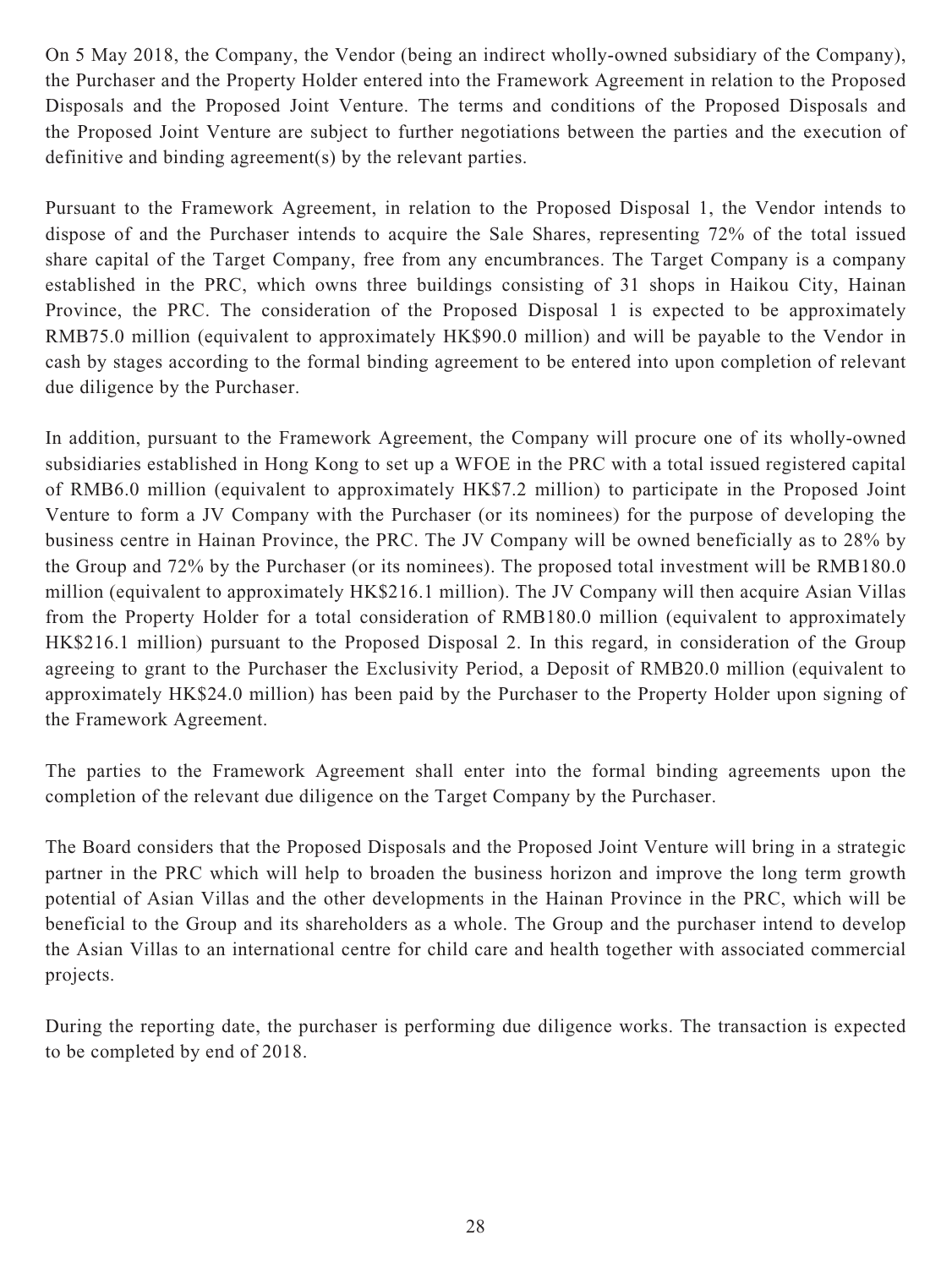In anticipation of the uncertain and challenging economic environment and volatility in the market ahead, the Group will continue to adopt a cautious and proactive approach in managing its core investments and to look for sound and stable investment opportunities to produce sustainable returns for our shareholders.

### **Trading of medical equipment and home security and automation products**

The increasing standard of living around the globe, especially in Hong Kong and major cities in the PRC, and increasing health awareness, in particular from high-income consumers living in the urban areas, together create additional demand for medical equipment. Consequently, this segment should continue to be a worthwhile investment. In the coming reporting period, we will expand our distribution channels and introduce a broader range of products to boost sales growth.

Also, with the increasing safety awareness in Hong Kong and major cities in the PRC, we expect a high demand for wired and wireless security devices and systems, which are relevant to management of residential estates, commercial offices, shops, hotels, hospitals, museums and prisons.

The Group will continue to adopt efficacious cost management strategies and maintain tight credit control measures to cope with challenges and to improve competitiveness within the volatile operating environment. The Directors will continue to make every effort to maximise the interests of the shareholders of the Group.

The Group also commenced engaging in click-and-mortar retail business since 2015. With the brickand motor store and online stores, customers can get the best of both worlds. In view of the trend of the world, shoppers are increasingly buying things they need online because it offers certain convenience from delivering your order right to your door to broad selection and low prices — that brick-and-mortar stores can't.

On the other hand, we will also expand the retail and wholesales business to import/export business for trading of Fast Moving Consumer Goods ("**FMCG**"). FMCG are products that sell quickly at relatively low cost – items such as maternal and child products, food, household items and health care products. FMCG have short shelf lives, so, while profit margin on individual FMCG sales is low, the volume of sales makes up for it. The online customers for buying groceries and other consumable products is increasing as the Group improve the efficiency of delivery logistics, which shorten delivery times. The Group will try to source the FMCG around the world and import to Mainland China.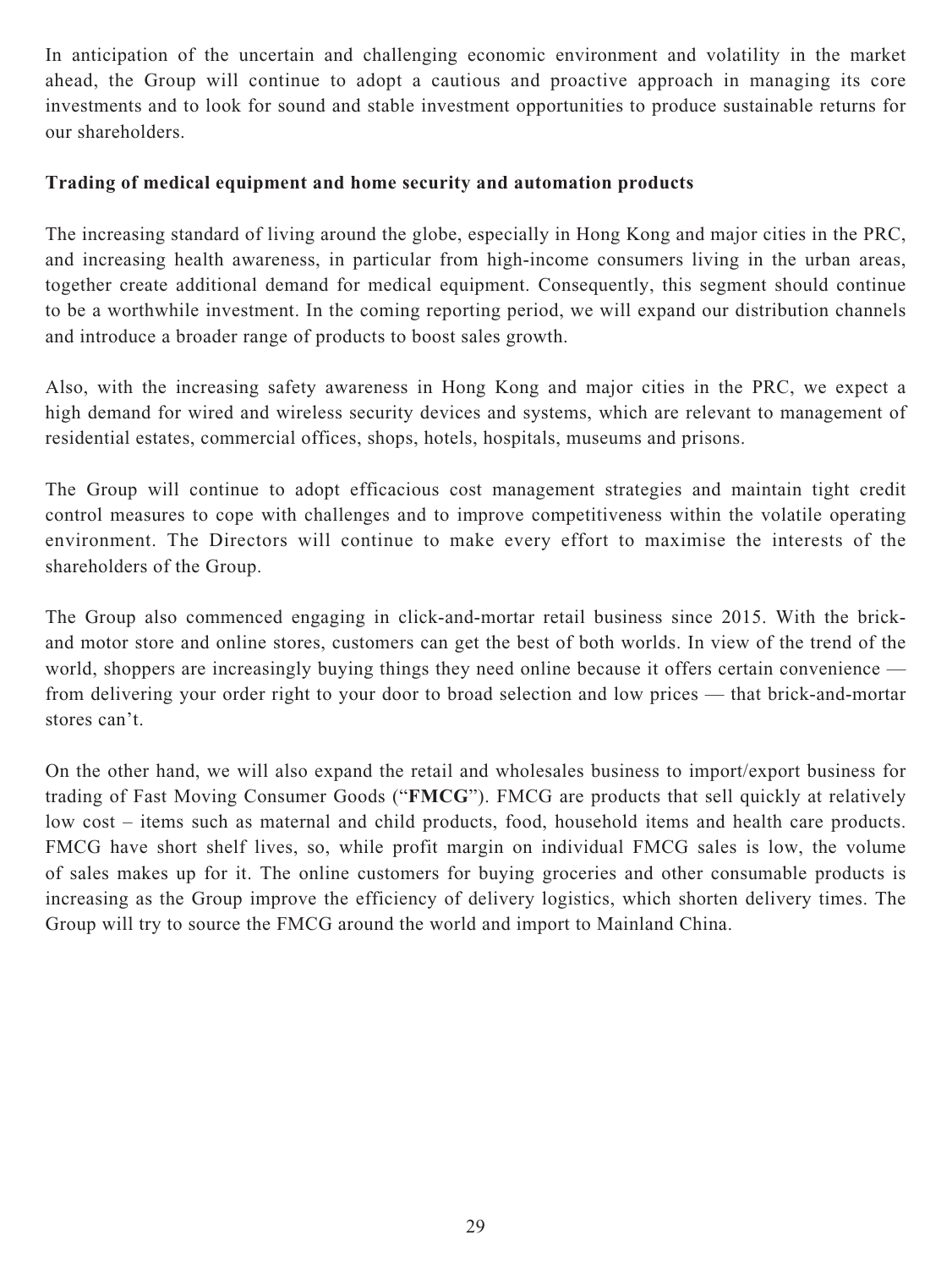# **USE OF PROCEEDS FROM THE OPEN OFFER**

On 27 November 2015, the Company entered into an underwriting agreement for an open offer of shares with an underwriter, pursuant to which the Company agreed to issue not less than 325,960,133 shares and not more than 330,670,133 shares of the Company through the underwriter at HK\$0.32 each. On 13 January 2016, 325,960,133 ordinary shares of the Company of HK\$0.10 each were issued for cash of HK\$0.32 per share for a total cash consideration, after related expenses, of HK\$101.8 million.

As at 31 March 2018, the net proceeds had been utilised as follows:

|                     | Amount             |                      |
|---------------------|--------------------|----------------------|
| <b>Actual net</b>   | utilised up to     | <b>Balance as at</b> |
| proceeds            | 31 March 2018      | 31 March 2018        |
| <b>HK\$</b> million | <b>HKS</b> million | <b>HK\$</b> million  |
|                     |                    |                      |
| <b>20.0</b>         | <b>20.0</b>        |                      |
| 36.2                | 36.2               |                      |
| 45.6                | 45.6               |                      |
| 101.8               | 101.8              |                      |
|                     |                    |                      |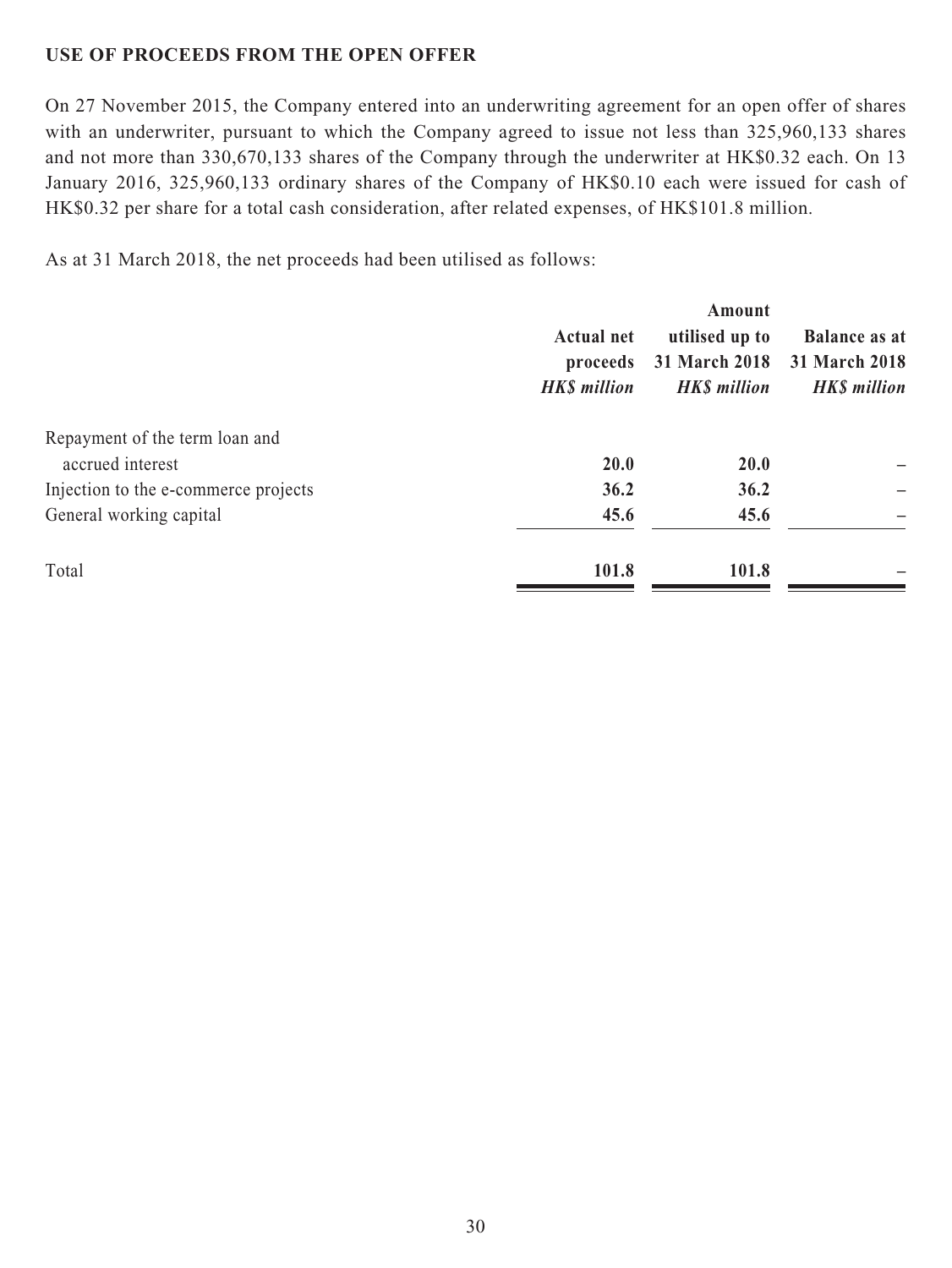The planned use of proceeds as stated in the prospectus dated 18 December 2015 ("**Prospectus**") were based on the best estimation and assumption of future market conditions made by the Group at the time of preparing the Prospectus while the proceeds were applied based on the actual development of the Group's business and the industry.

### **HUMAN RESOURCES**

As at 31 March 2018, the Group had 138 employees, 101 of whom were based in the PRC and the remaining employees were based in Hong Kong. The total employee benefits expenses (including discontinued operations) including directors' emoluments for the year under review amounting to approximately HK\$24 million as compared to HK\$28 million in last year, the decrease was mainly due to decrease in expenses on share options granted to certain directors and employees of the Group in 2015 which were exercisable from April 2015 to April 2018.

The remuneration policy and package of the Group's employees are reviewed and approved by the Directors. Apart from pension funds, in order to attract and retain a high caliber of capable and motivated workforce, the Group offers discretionary bonus and share options to staff based on individual performance and the achievements of the Group's targets.

## **PURCHASE, REDEMPTION OR SALES OF LISTED SECURITIES**

Neither the Company, nor any of its subsidiaries purchased, redeemed or sold any of the Company's listed securities during the year ended 31 March 2018.

### **CAPITAL STRUCTURE**

Details of the changes of the capital structure of the Company during the year ended 31 March 2018 are set out in note 12 to this results announcement.

### **PRE-EMPTIVE RIGHTS**

There are no provisions for pre-emptive rights under the Company's Bye-Laws or the laws of Bermuda which would oblige the Company to offer new shares on a pro rata basis to existing shareholders.

### **TAX RELIEF**

The Company is not aware of any relief from taxation available to shareholders by reason of their holding of the Company's shares.

# **CONTINUING CONNECTED TRANSACTIONS**

On 30 May 2014, the Group entered into a tenancy agreement with Fitness Concept Limited, a company wholly-owned by Mr. Tjia Boen Sien ("**Mr. Tjia**"), the Managing Director and Deputy Chairman and a substantial shareholder of the Company, for the leasing of a property of the Group in Hong Kong. The tenancy agreement was contracted for three years commencing 1 April 2014, and the monthly rent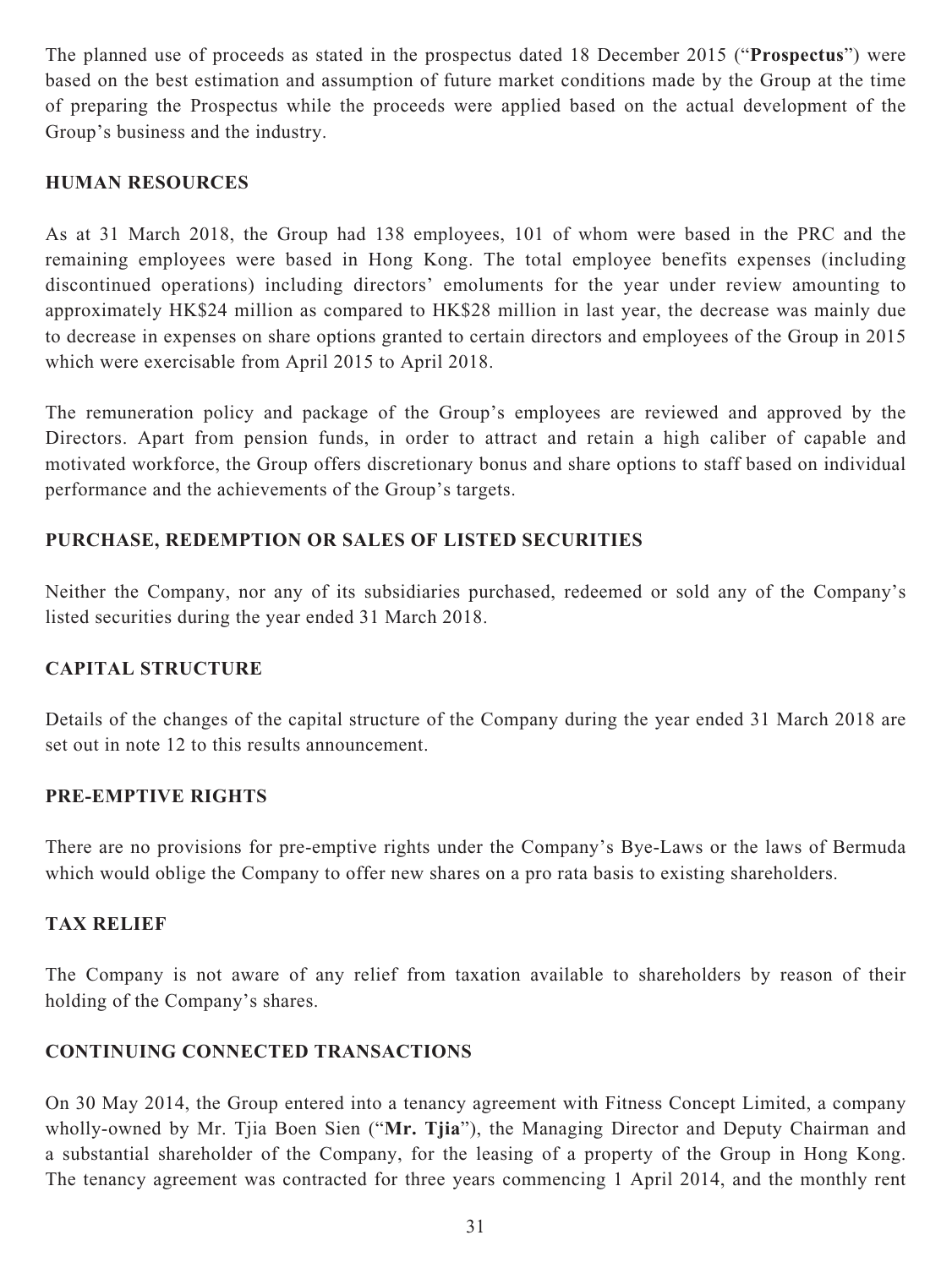payable was HK\$25,500. This tenancy agreement was renewed ("**Revised Tenancy Agreement**") on 15 April 2017 and contracted for three years commencing 1 April 2017, and the monthly rent payable is HK\$25,500. The rental income earned during the year ended 31 March 2018 from this tenancy agreement was approximately HK\$306,000.

Given that Mr. Tjia is the Managing Director and Deputy Chairman of the Company and has an approximately 42.81% equity interest in the Company at the time entering into the Revised Tenancy Agreement, Mr. Tjia is a connected person of the Company within the meaning of the Listing Rules, the transactions therefore constitute connected transactions of the Company. As each of the applicable percentage ratios of the transactions was less than 5% and the total considerations involved were less than HK\$3,000,000, pursuant to Rule 14A.33 of the Listing Rules, the transactions were exempted from the reporting, annual review, announcement and independent shareholders' approval requirements of the Listing Rules.

# **CORPORATE GOVERNANCE**

In the opinion of the Board, the Company has complied with most of the code provisions ("**Code Provisions**") as set out in the Code on Corporate Governance Practices ("**CG Code**") contained in Appendix 14 of the Listing Rules save for the deviation from the Code Provision A.4.1, details of which are explained below. The Company regularly reviews its corporate governance practices to ensure that these continue to meet the requirements of the CG Code.

# **Summary of deviation of the CG Code:**

Code Provision A.4.1

Code Provision A.4.1 stipulates that non-executive directors should be appointed for a specific term, subject to re-election.

The independent non-executive directors are not appointed for a specific term. However, all independent non-executive directors are subject to the retirement and rotation once every three years in accordance with the Company's Bye-Laws. As such, the Board considers that sufficient measures have been taken to ensure that the Company's corporate governance practices are comparable with those in the Code.

# **MODEL CODE FOR SECURITIES TRANSACTIONS**

The Company has adopted the Model Code for Securities Transactions by Directors of Listed Issuers (the "**Model Code**") as set out in Appendix 10 to the Listing Rules. Specific enquiry has been made of all the directors and the directors have confirmed that they have complied with the Model Code throughout the year ended 31 March 2018. The Company has adopted the same Model Code for securities transactions by employees who are likely to be in possession of unpublished price-sensitive information of the Company. No incident of non-compliance of the Model Code by the relevant employees was noted by the Company.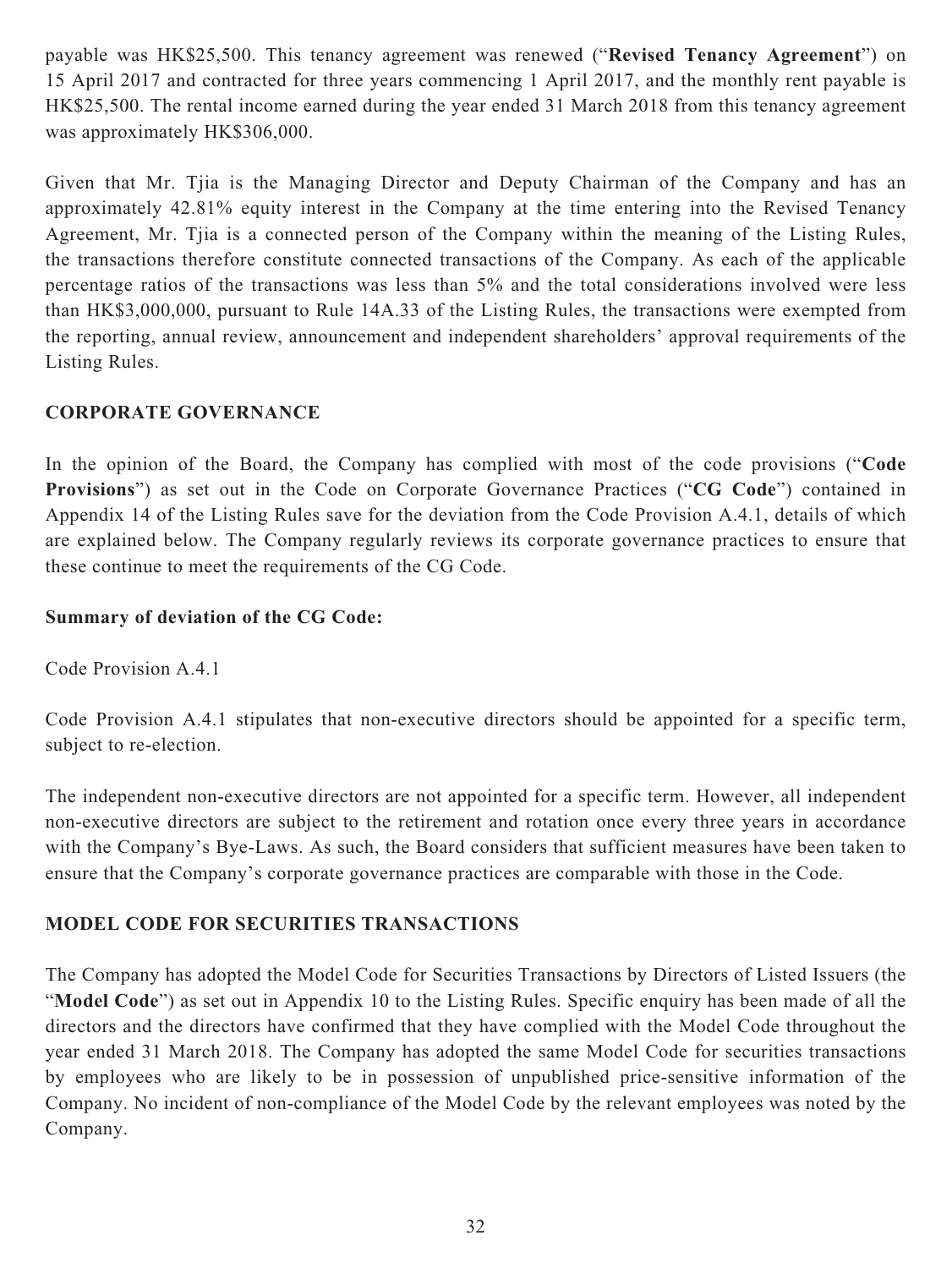### **REVIEW OF PRELIMINARY RESULTS ANNOUNCEMENT BY INDEPENDENT AUDITOR**

The figures in respect of the Group's consolidated statement of financial position, consolidated statement of profit or loss, consolidated statement of comprehensive income and the related notes thereto for the year ended 31 March 2018 as set out in this preliminary results announcement have been agreed by the Company's auditor, Ernst & Young ("**EY**"), to the amounts set out in the Group's consolidated financial statements for the year. The work performed by EY, in this respect did not constitute an assurance engagement in accordance with Hong Kong Standards on Auditing, Hong Kong Standards on Review Engagements or Hong Kong Standards on Assurance Engagements issued by the HKICPA and consequently no assurance has been expressed by EY on the preliminary results announcement.

### **AUDIT COMMITTEE**

The Company has an audit committee which was established in accordance with the requirements of the CG Code for the purpose of reviewing and providing supervision over the Group's internal controls, risk management and financial reporting matters including the review of the annual results for the year ended 31 March 2018, and adequacy of resources and qualifications of the Company's accounting staff. The audit committee comprises of three independent non-executive directors of the Company, namely Dr. Ho Chung Tai, Raymond, Ir Siu Man Po and Mr. Siu Kam Chau. Mr. Siu Kam Chau is the Chairman of the committee.

The annual results of the Company for the year ended 31 March 2018 have been reviewed by the audit committee members who have provided advice and comment thereon.

### **SIGNIFICANT INVESTMENT, MATERIAL ACQUISITIONS AND DISPOSAL**

Except for the disclosure in note 14 to this results announcement, the Group did not have any other significant investment, material acquisition or disposal during the year.

### **ANNUAL GENERAL MEETING**

It is proposed that the forthcoming annual general meeting of the Company (the "**AGM**") will be held on Monday, 20 August 2018. A notice convening the AGM will be published and despatched to the Company's shareholders in the manner required by the Listing Rules in due course.

### **CLOSURE OF REGISTER OF MEMBERS**

(a) For the purpose of determining the qualification as shareholders of the Company to attend and vote at the AGM, the register of members of the Company will be closed from 15 August 2018 to 20 August 2018, both days inclusive. In order to qualify as shareholders of the Company to attend and vote at the AGM, unregistered holders of shares of the Company are required to lodge all transfer documents accompanied by the relevant share certificates with the Company's branch share registrar and transfer office in Hong Kong, Tricor Tengis Limited at Level 22, Hopewell Centre, 183 Queen's Road East, Hong Kong for registration not later than 4:30 p.m. on 14 August 2018.